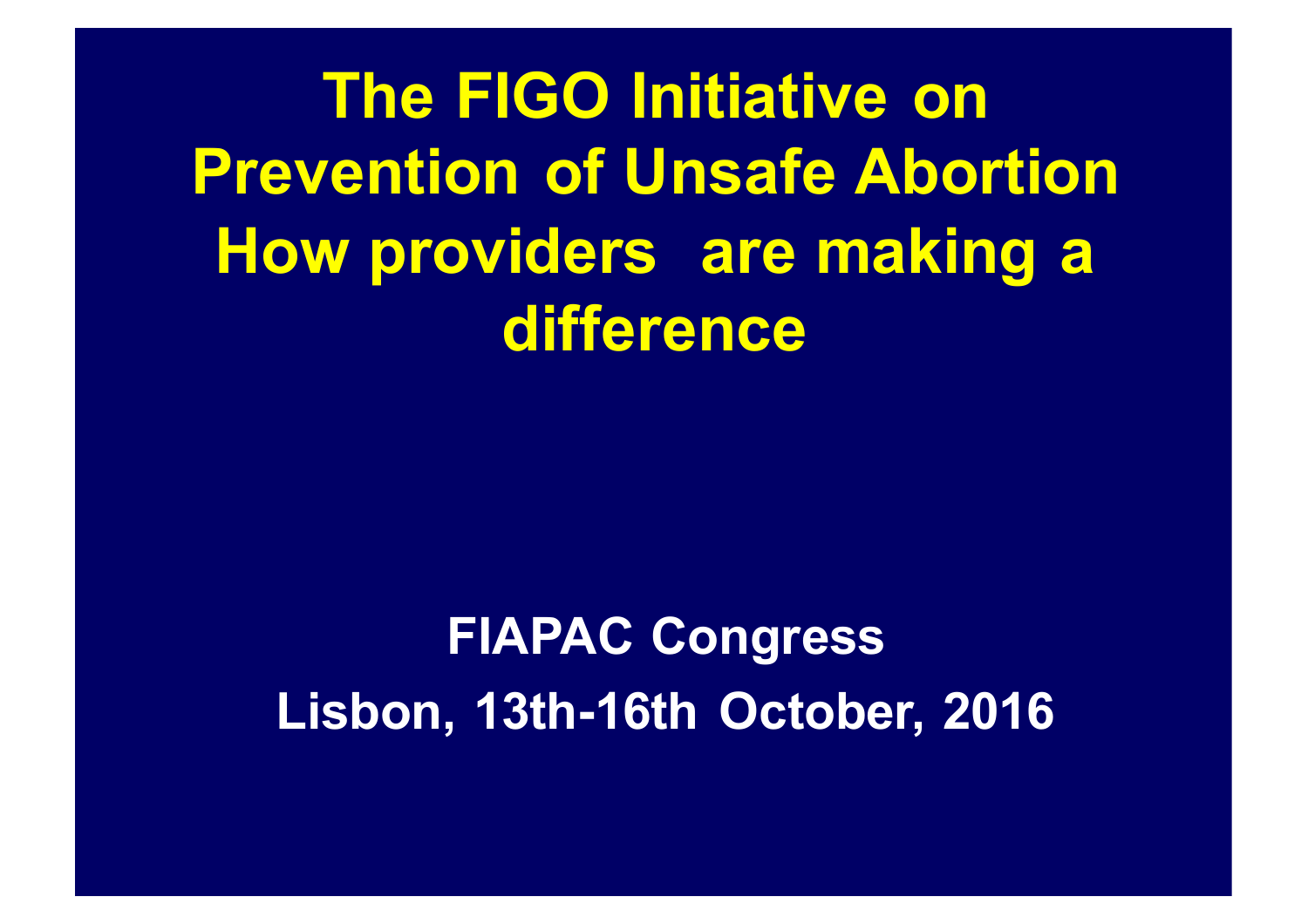### **Mahmoud Fathalla statement**

• **We obstetricians/gynecologists can be part of problem (of women health) and should become part of the solution…**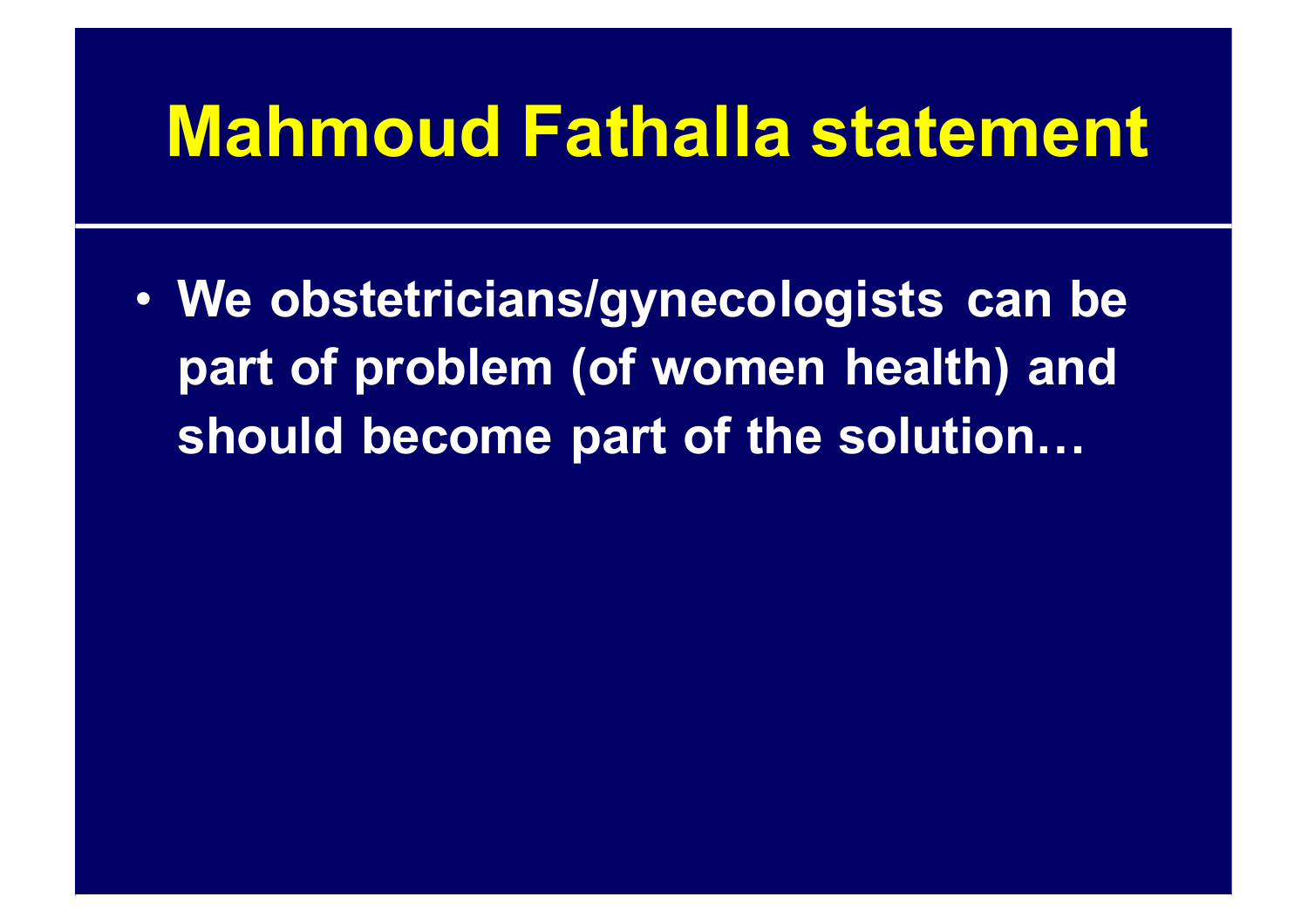### **Mahmoud Fathalla statement**

- **We obstetricians/gynecologists can be part of problem (of women health) and should become part of the solution…**
- **Unsafe abortion is a very serious women's health problem and we are a very important part of the problem.**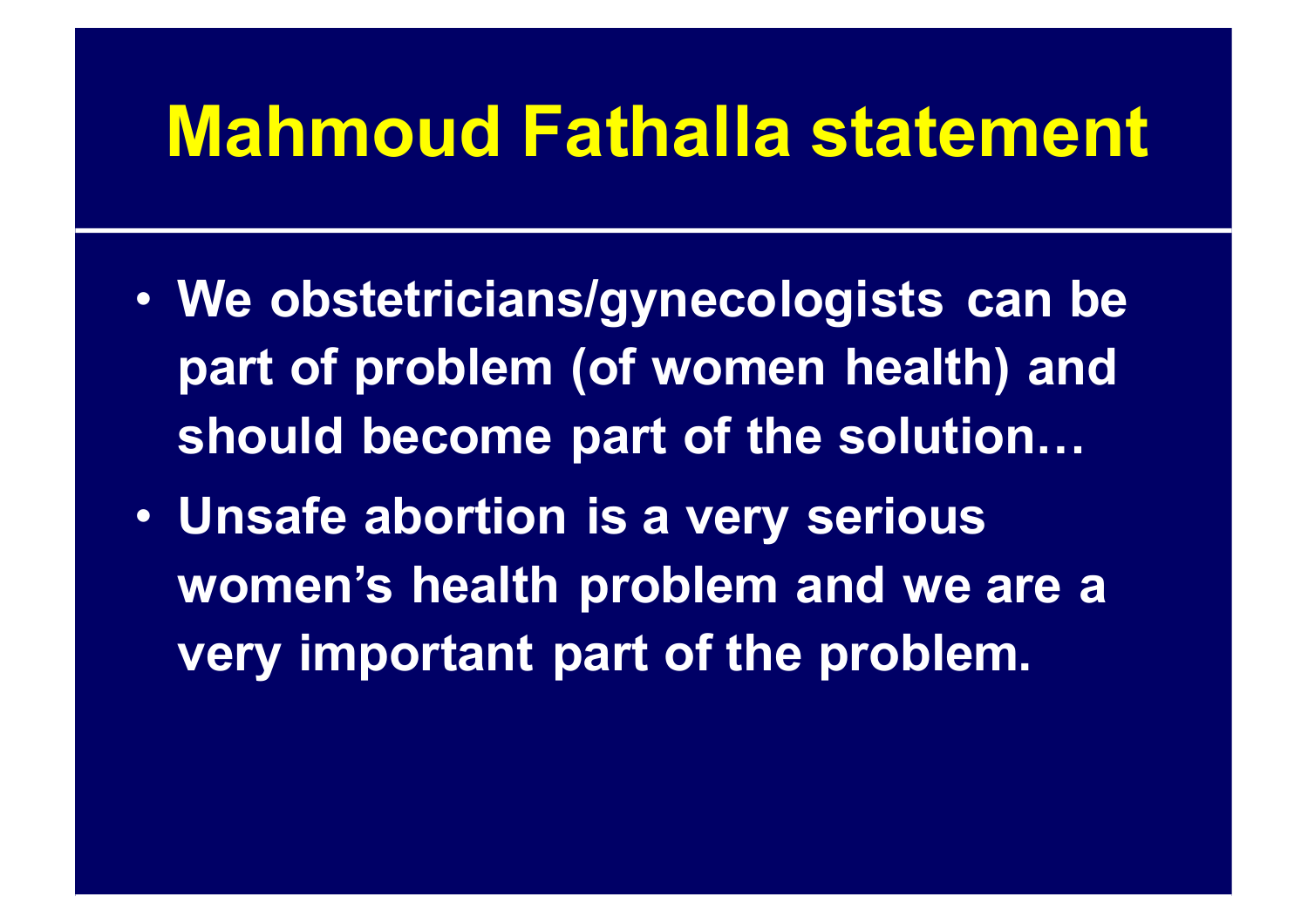# **The FIGO Initiative on Prevention of Unsafe abortion**

**It was created in 2007 under the leadership of Dorothy Shaw, with the purpose of reducing the burden of unsafe abortion for women, particularly in countries with restrictive abortion laws. .**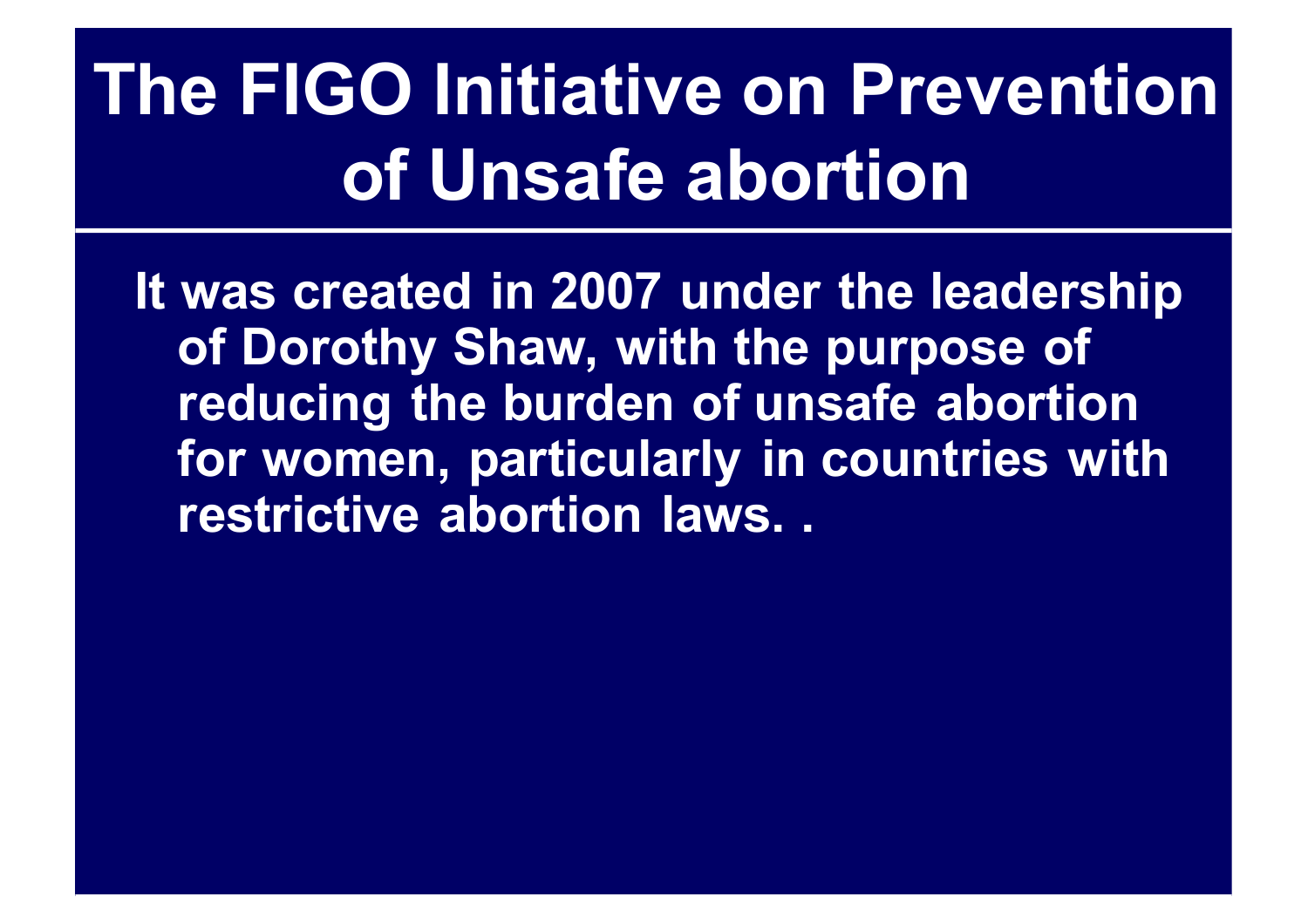• **Primary Prevention: Less unintended pregnancies and abortions**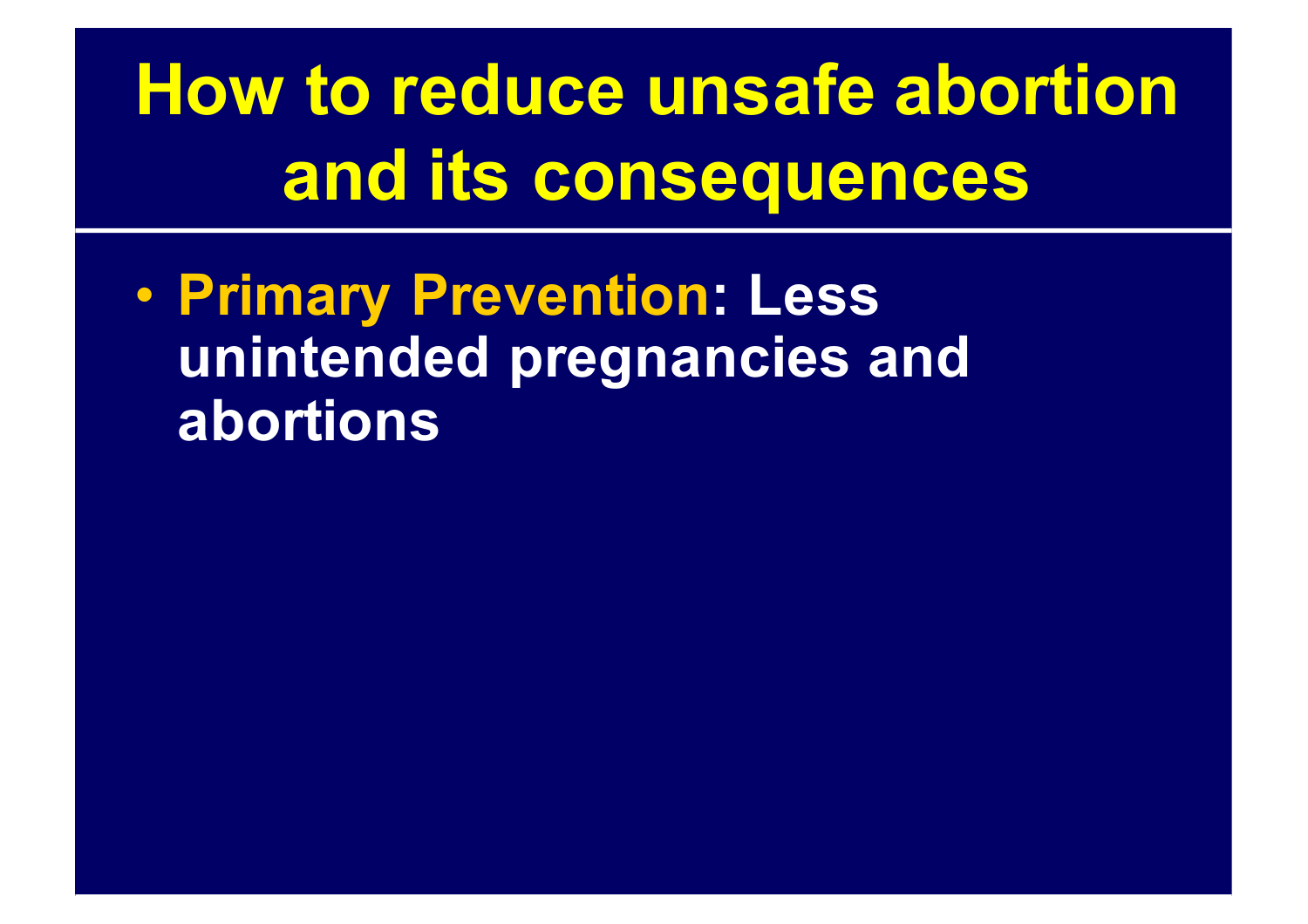• **Primary Prevention: Less unintended pregnancies and abortions**

• **Secondary Prevention: Non preventable abortions should be safe**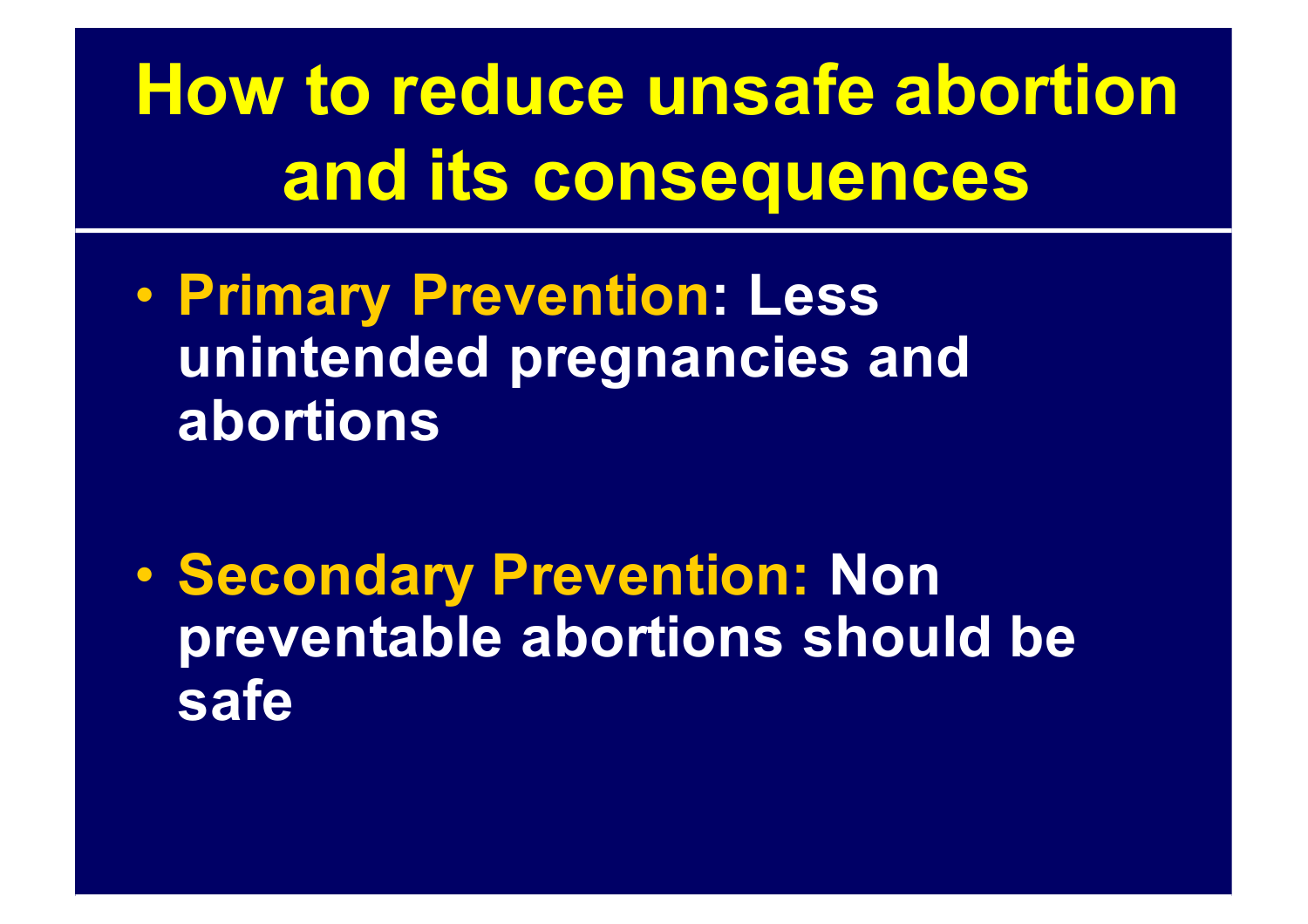• **Tertiary Prevention: Unsafe abortions do not complicate and kill the woman**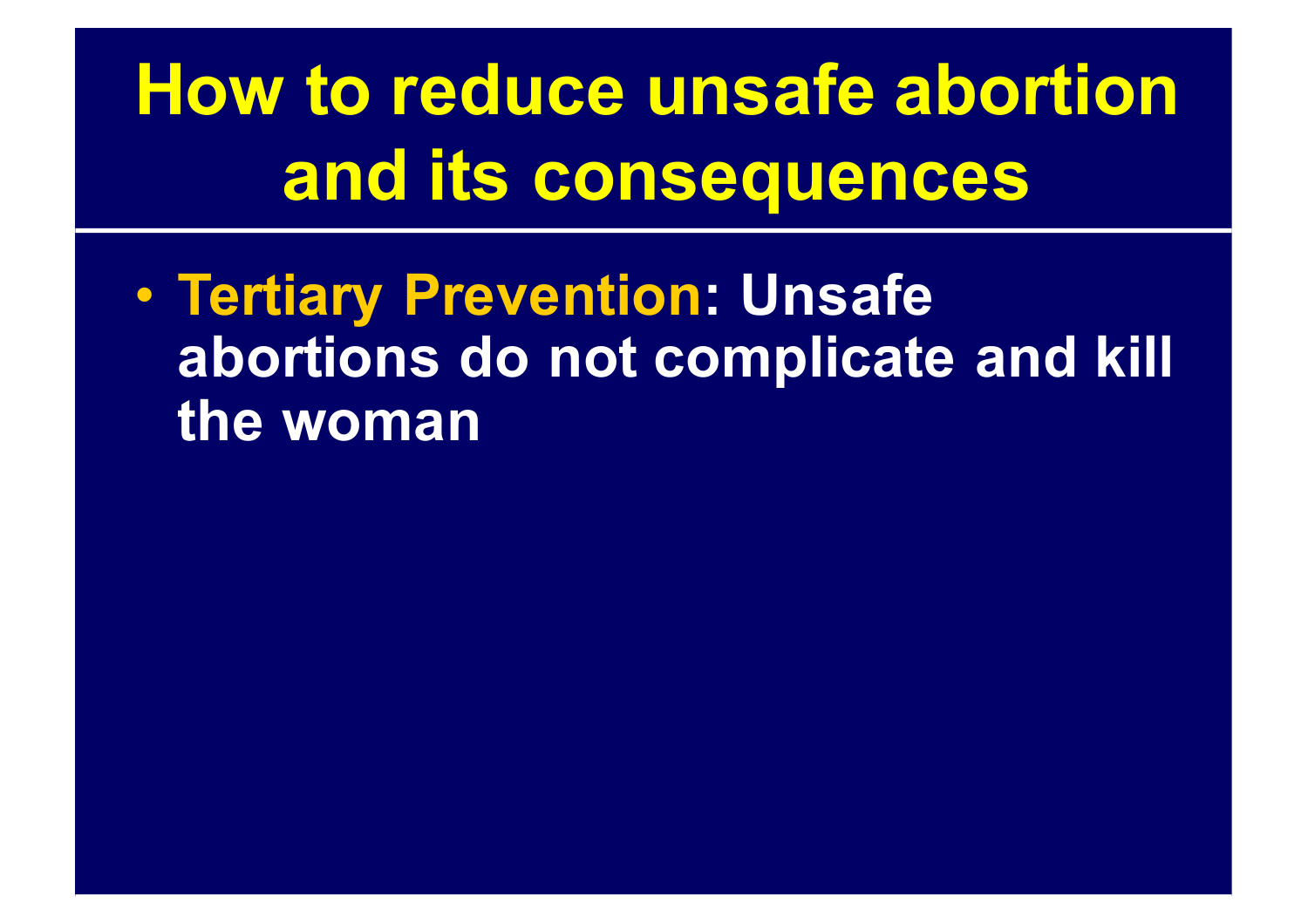• **Tertiary Prevention: Unsafe abortions do not complicate and kill the woman**

• **Quaternary Prevention: Postabortion counseling and services to prevent repeated abortions**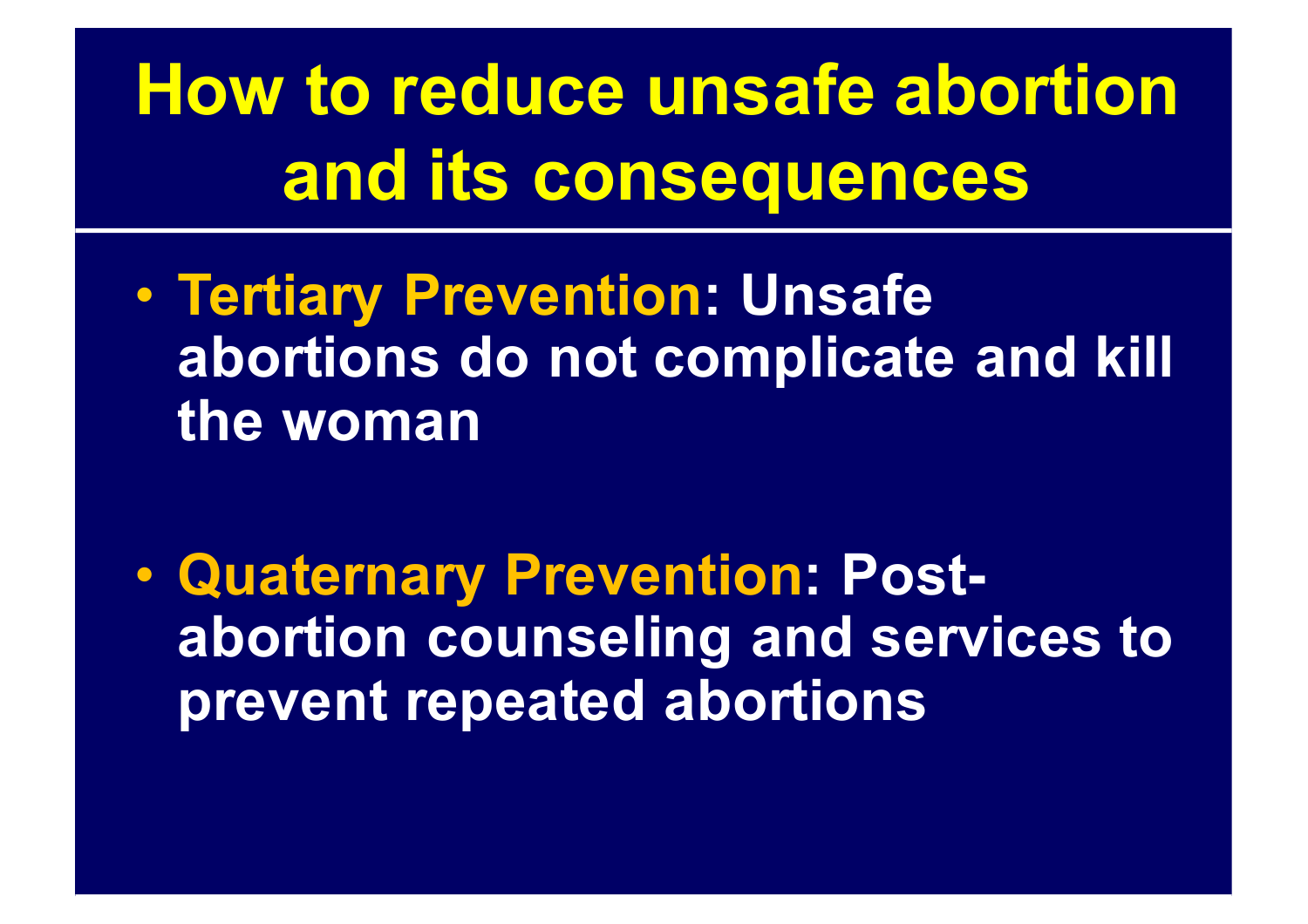# **Secondary Prevention: Can be achieved by**

• **Providing access to safe abortion services to women who fulfill with the legal conditions**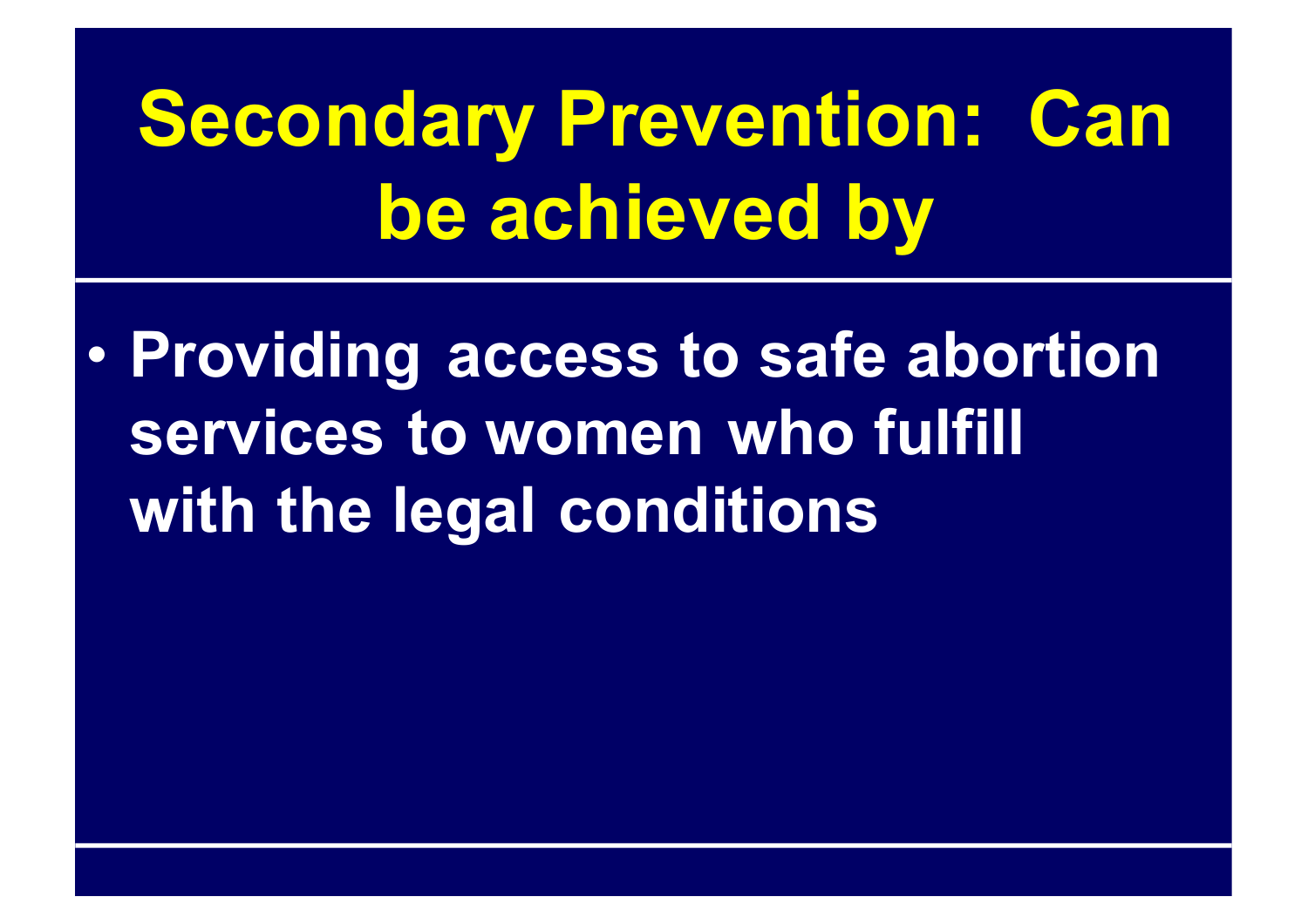# **Secondary Prevention: Can be achieved by**

- **Providing access to safe abortion services to women who fulfill with the legal conditions**
- **Broadening the conditions on which abortion is legally allowed**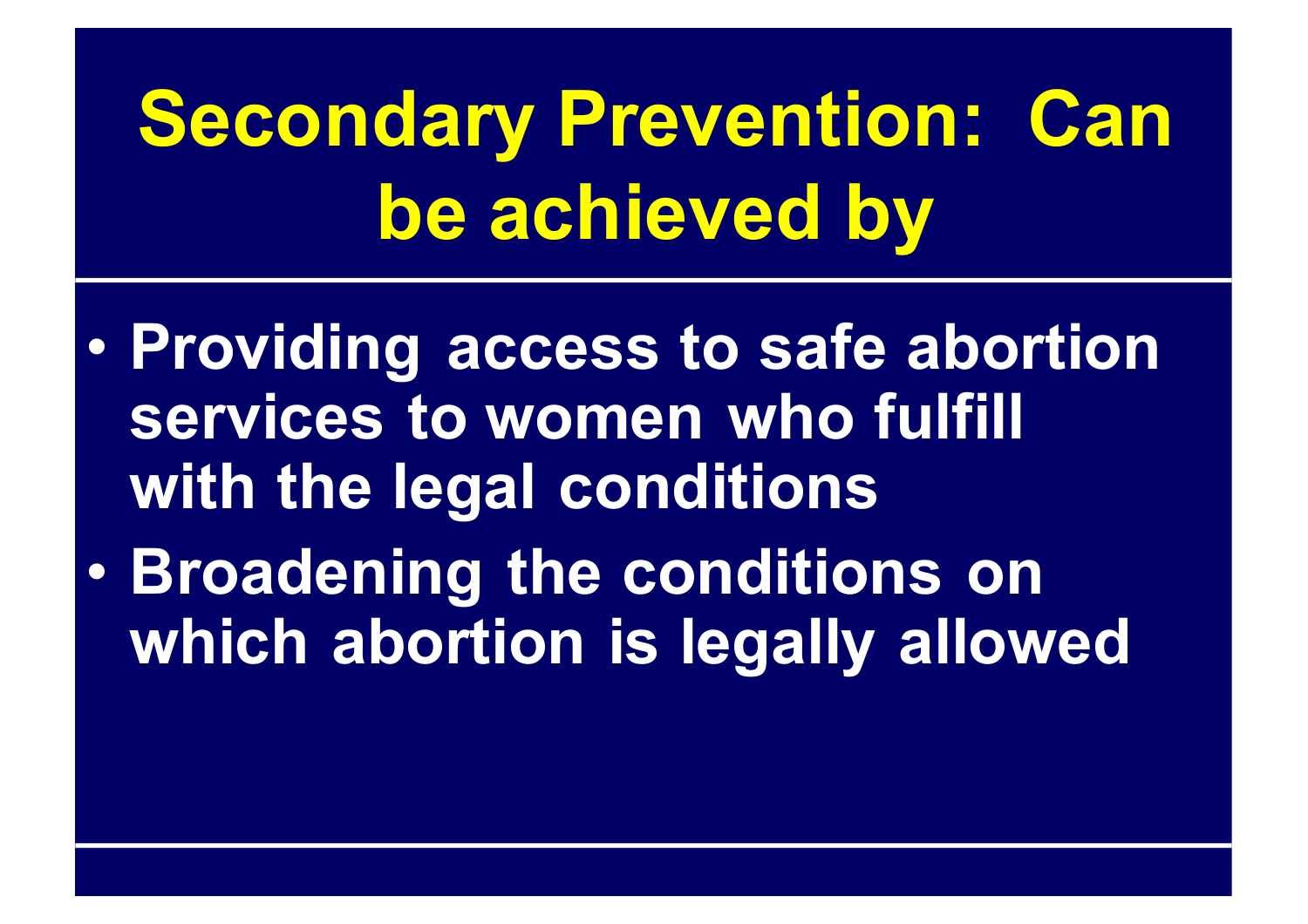•**Abortion prohibited altogether**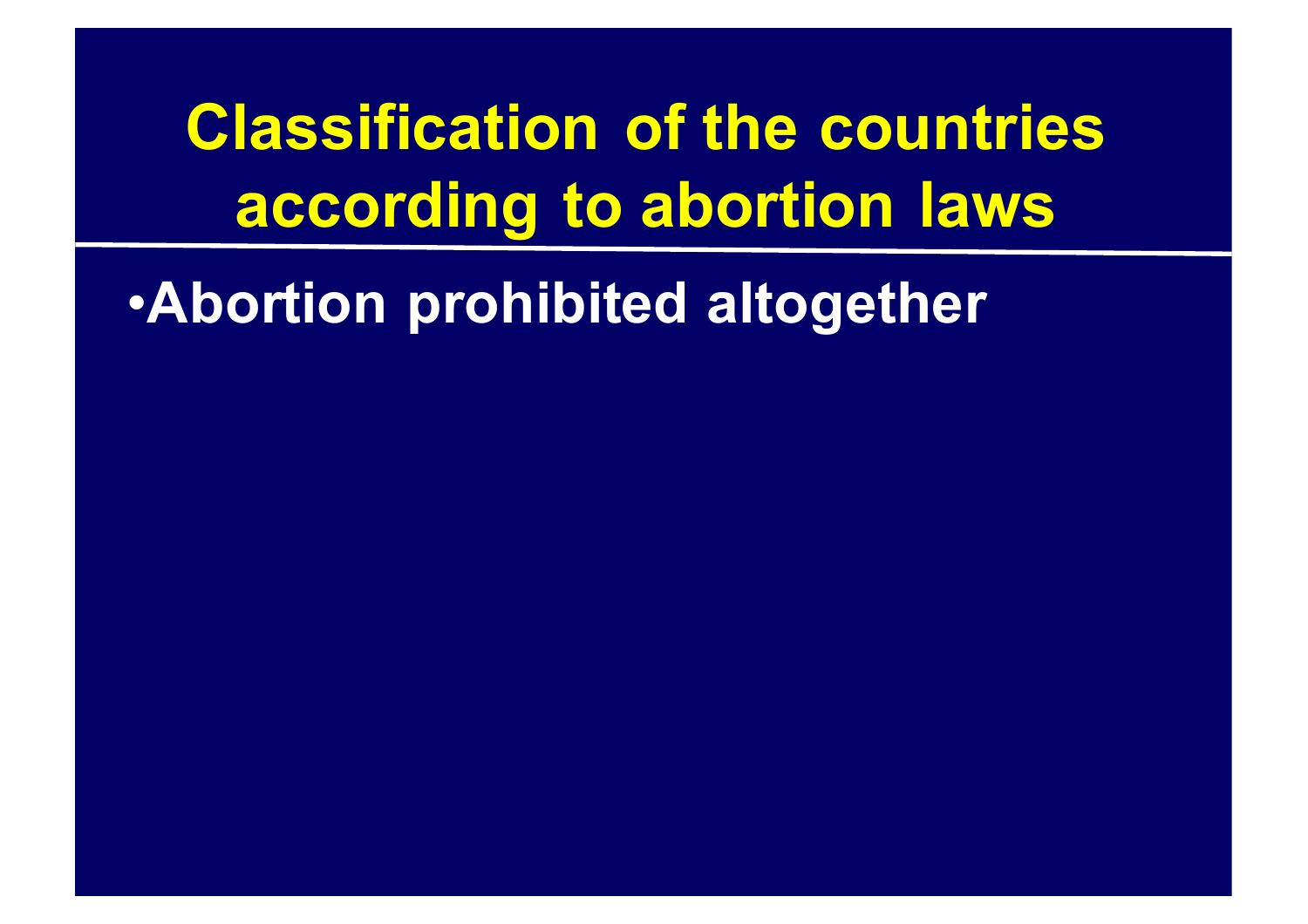•**Abortion prohibited altogether** •**To save the woman's life**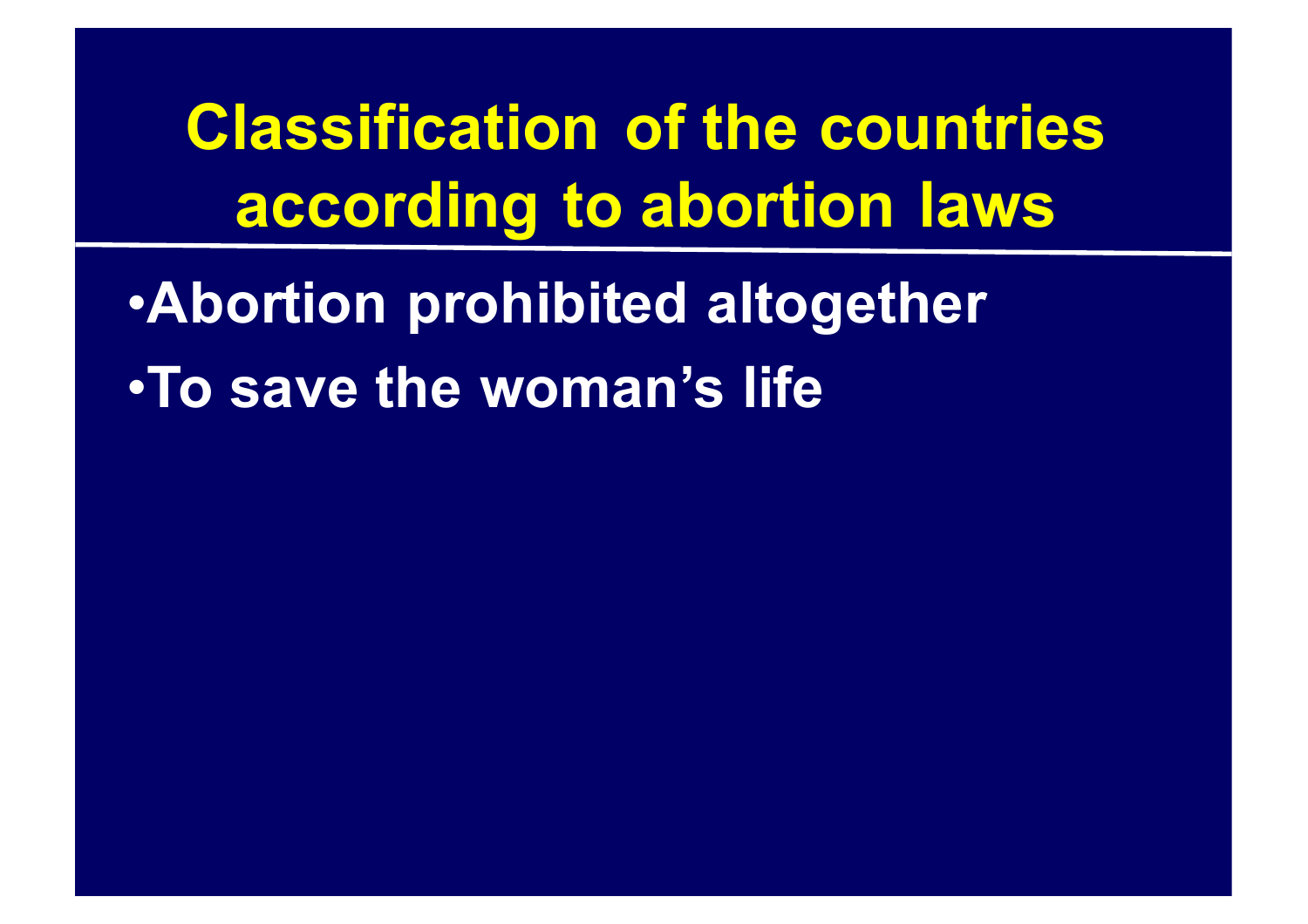•**Abortion prohibited altogether** •**To save the woman's life**  •**To preserve health (also to save the woman's life).**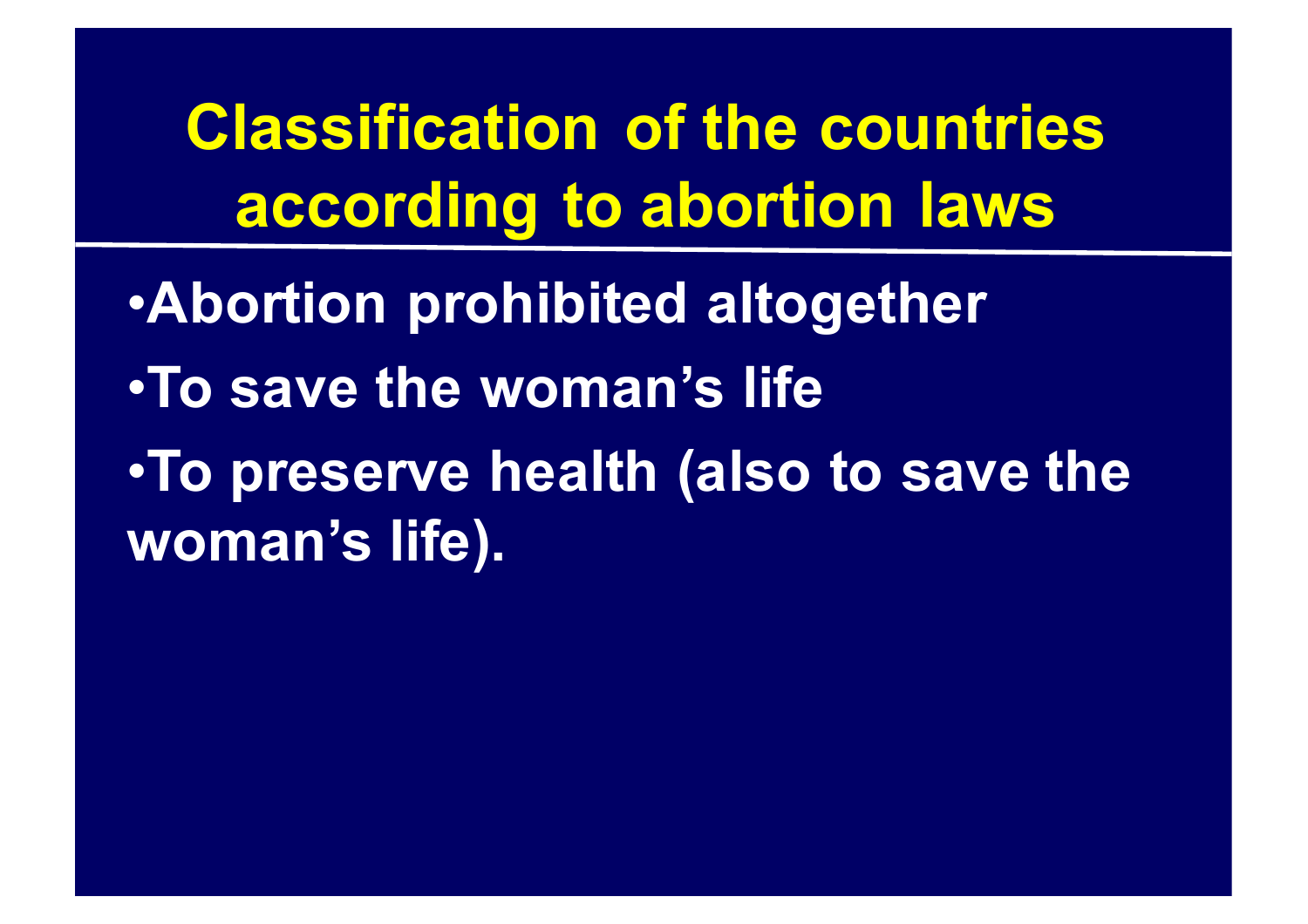- •**Abortion prohibited altogether**
- •**To save the woman's life**
- •**To preserve health (also to save the woman's life).**

•**Socioeconomic grounds (also to save the woman's life and health)**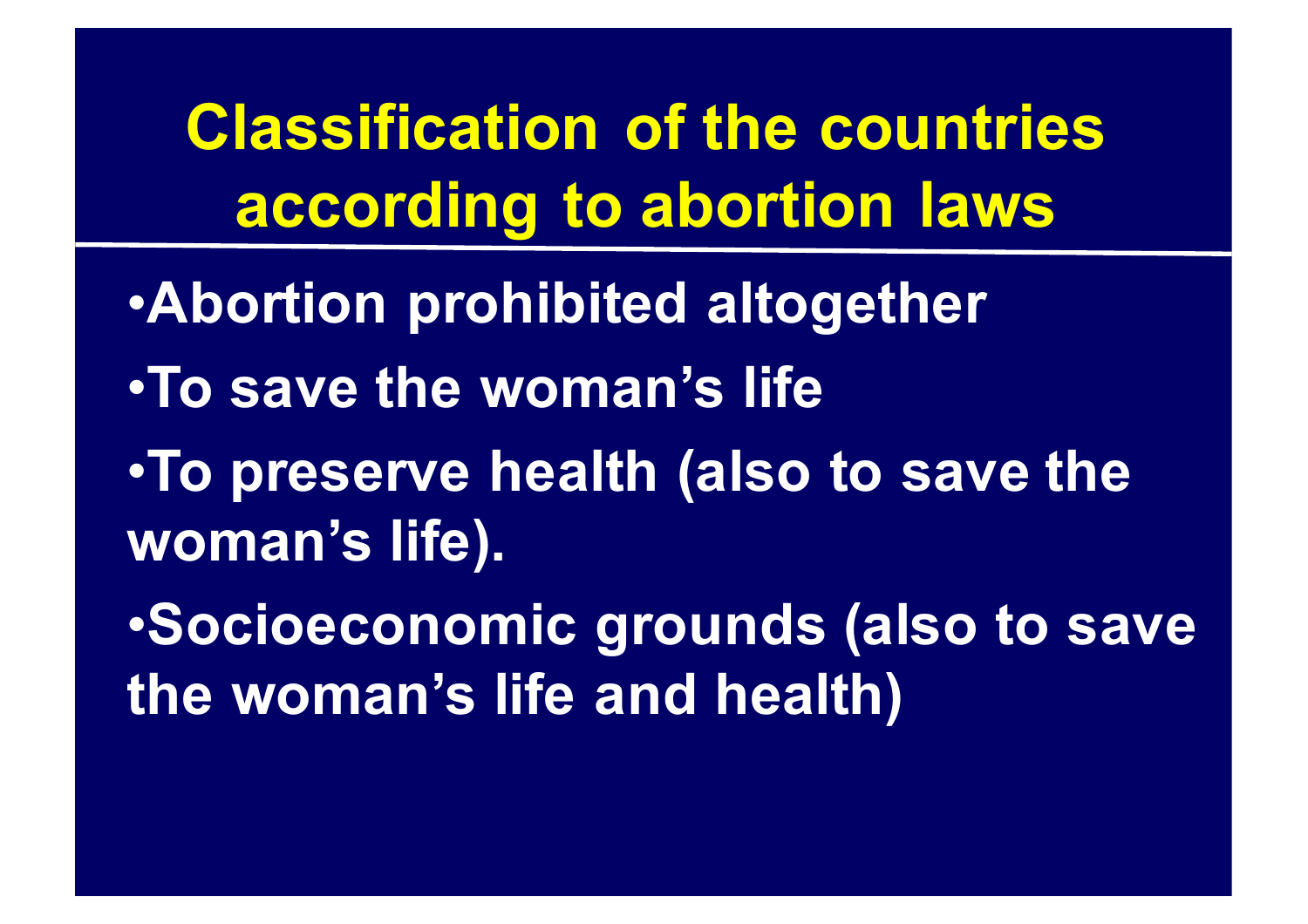- •**Abortion prohibited altogether**
- •**To save the woman's life**
- •**To preserve health (also to save the woman's life).**
- •**Socioeconomic grounds (also to save the woman's life and health)** •**Without restriction as to reason**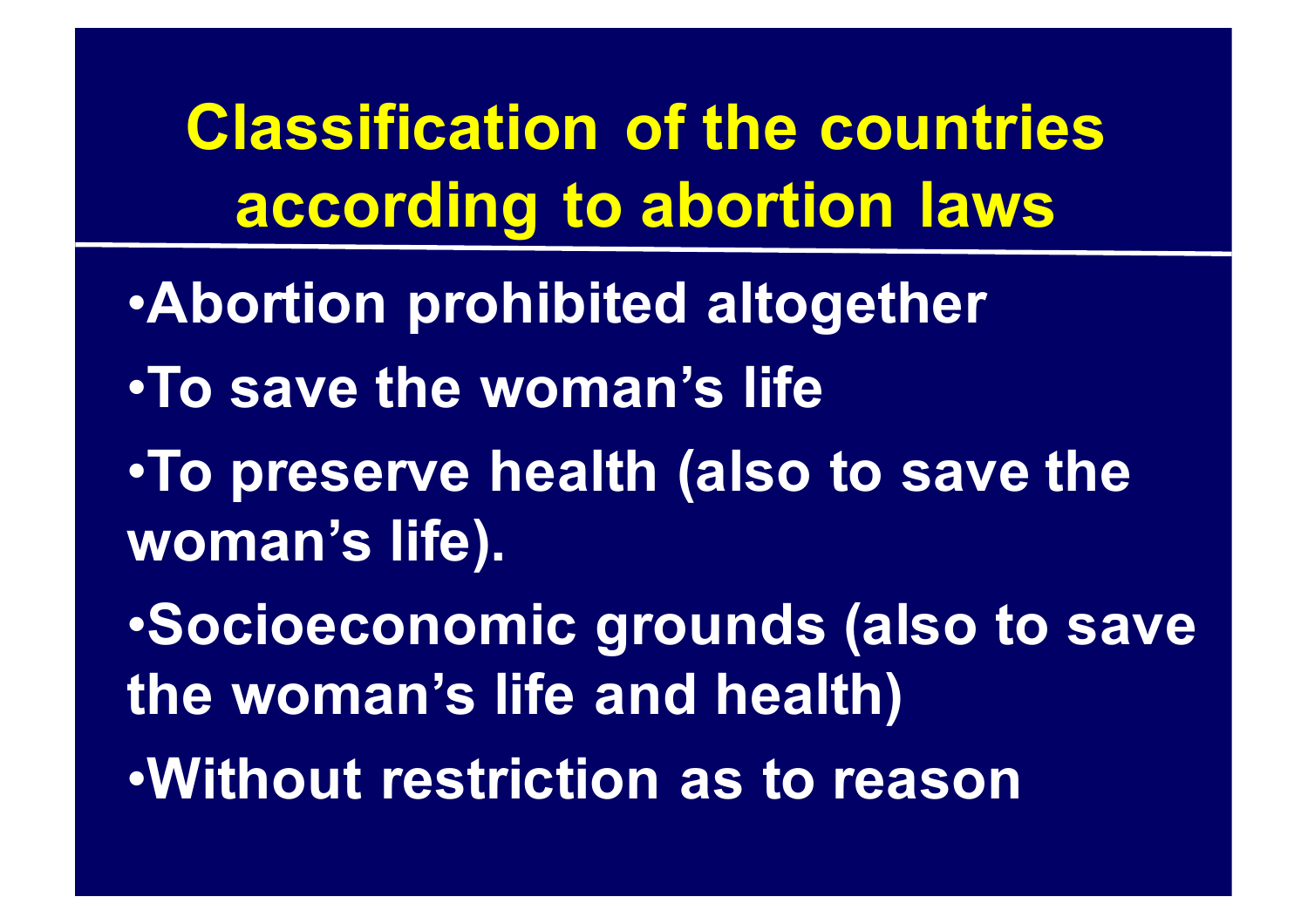# **Abortion prohibited altogether**

#### •**In 2008**

**Out of 5 countries only the Nicaraguan Society included advocacy to reinstall therapeutic abortion in Nicaraguan legislation in its plan of action.**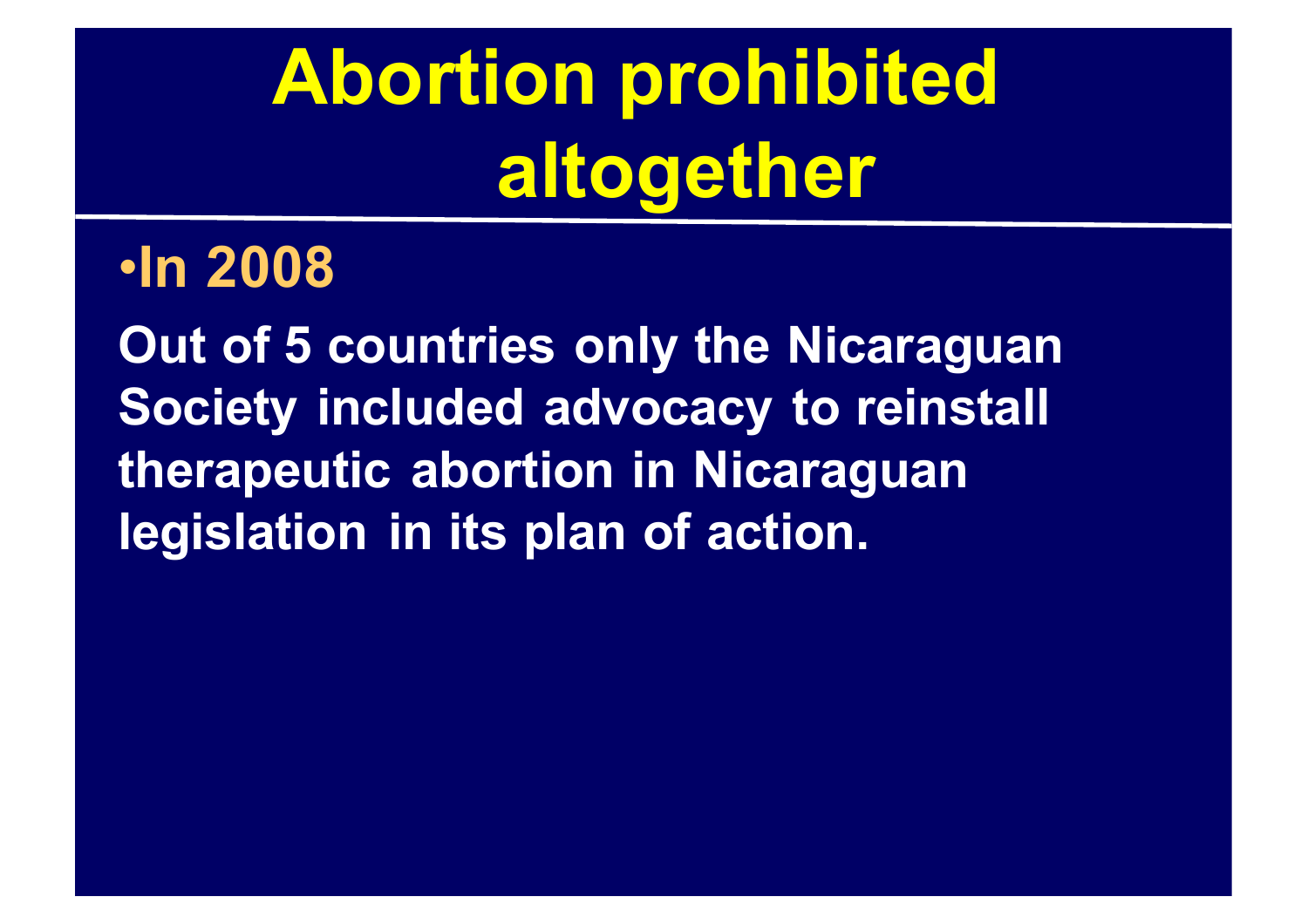# **Abortion prohibited altogether**

#### •**In 2008**

**Out of 5 countries only the Nicaraguan Society included advocacy to reinstall therapeutic abortion in Nicaraguan legislation in its plan of action.**

### **In 2016**

**Four of five (but El Salvador) included advocacy for the approval of more liberal abortion laws in their plans of action.**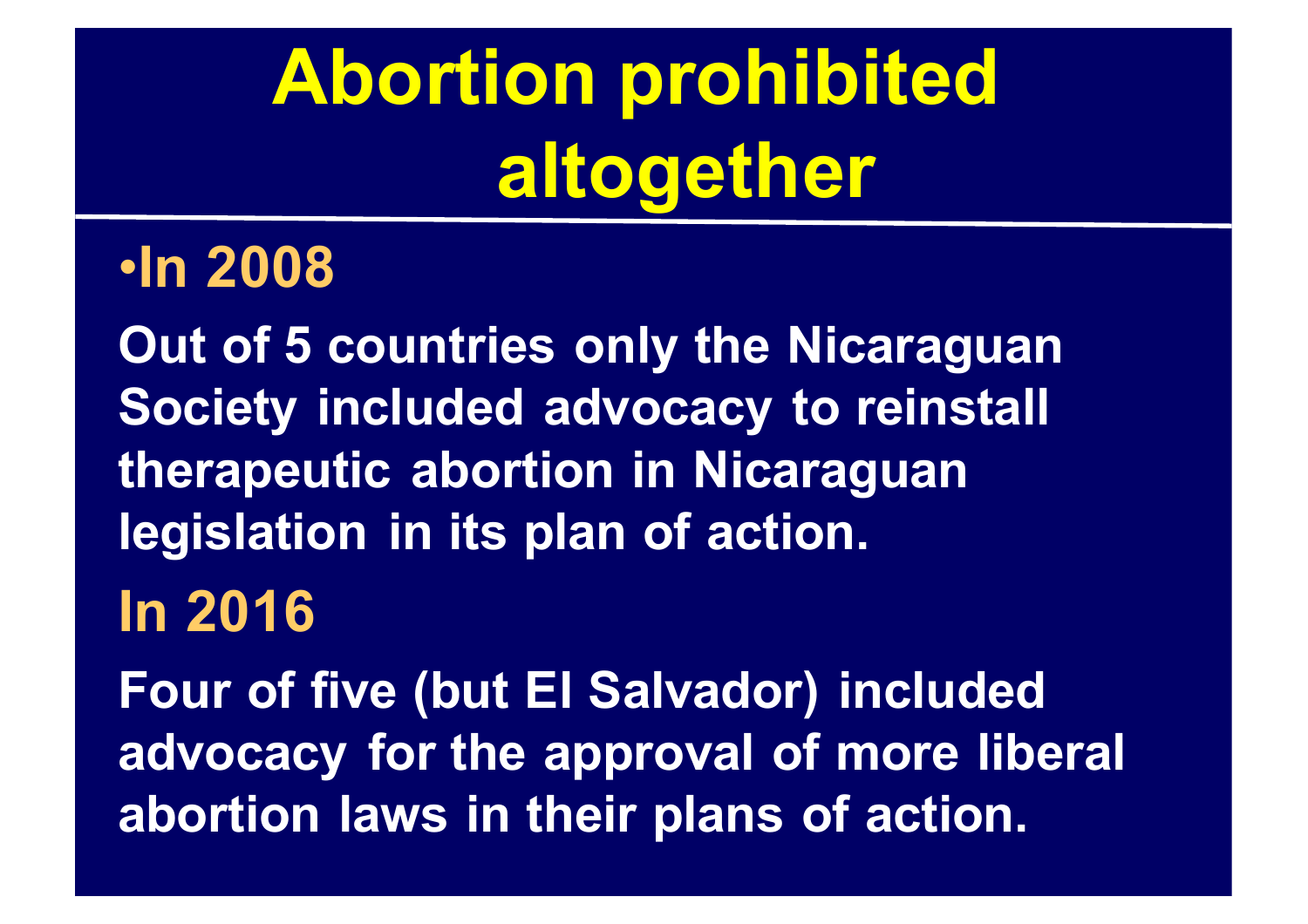# **To save the woman's life**

### •**In 2008**

•**Out of 14 countries, only Bangladesh included increased access to Menstrual Regulation (MR) in its plan of action**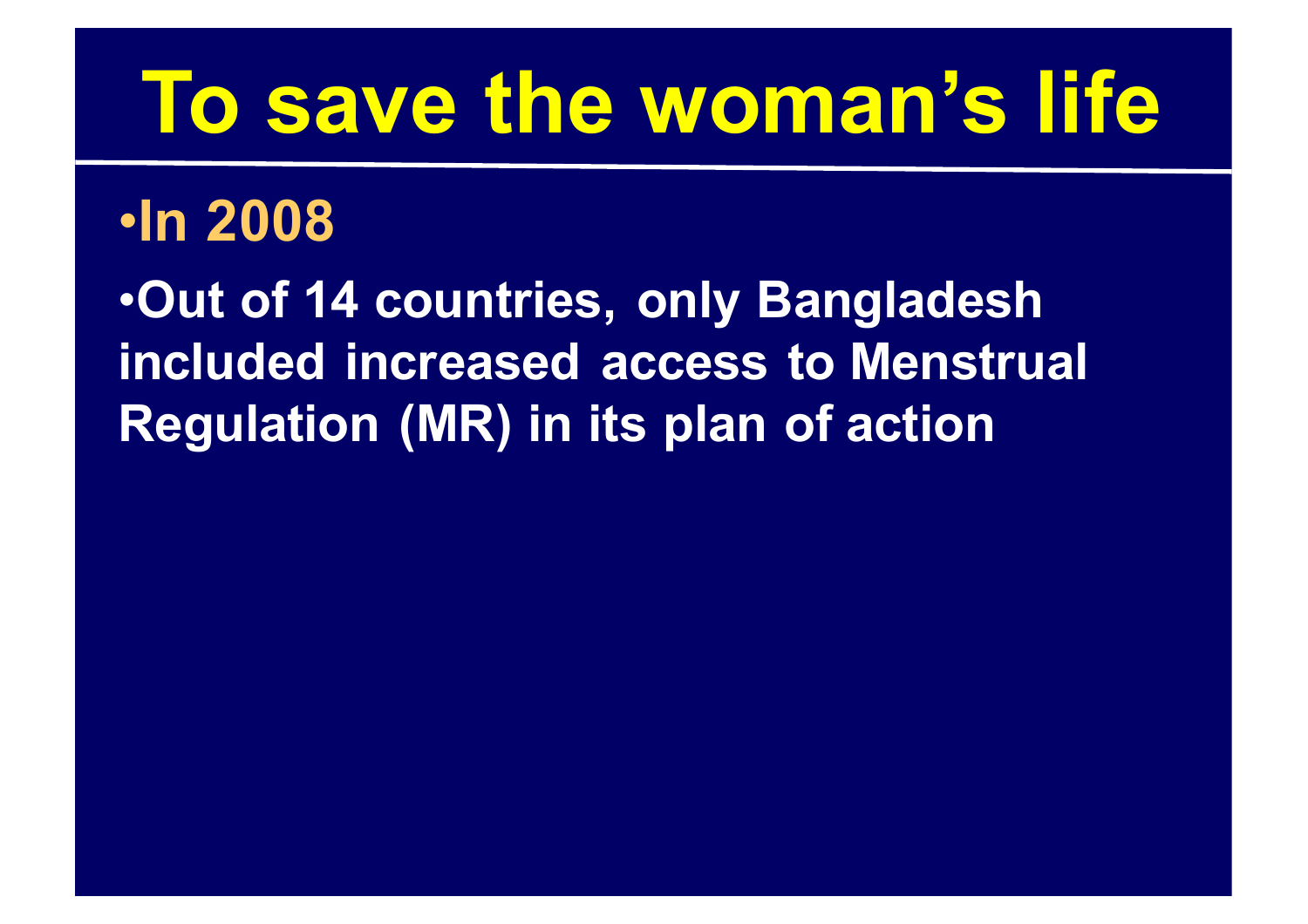# **To save the woman's life**

#### •**In 2008**

•**Out of 14 countries, only Bangladesh included increased access to Menstrual Regulation (MR) in its plan of action**

**In 2016 Five of the 14 countries included the provision of safe abortion services in their plans of action .**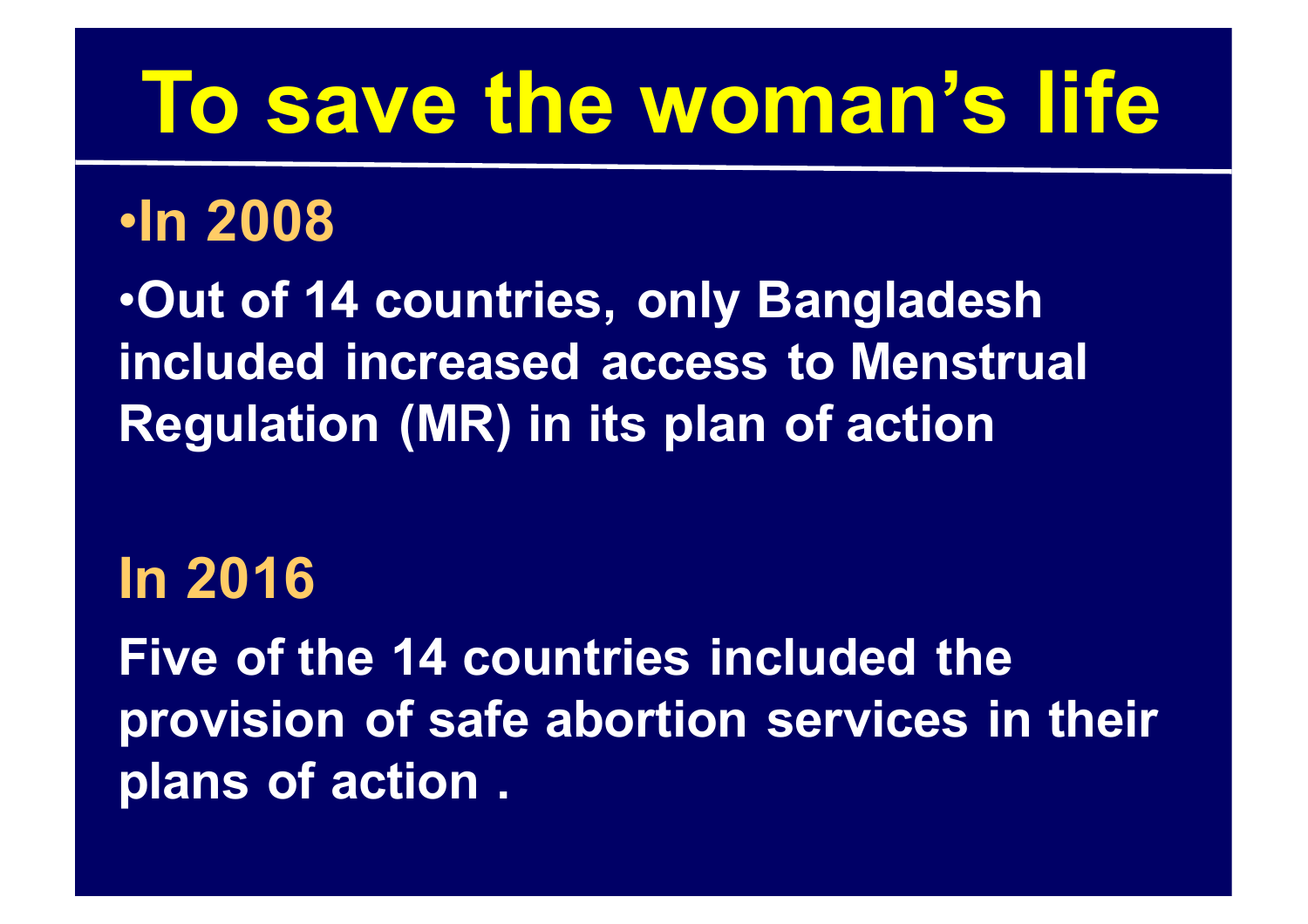### **To preserve woman's health**

### •**In 2008**

•**Out of 14 countries, only Ethiopia and Mozambique mentioned, the provision of safe legal abortion services**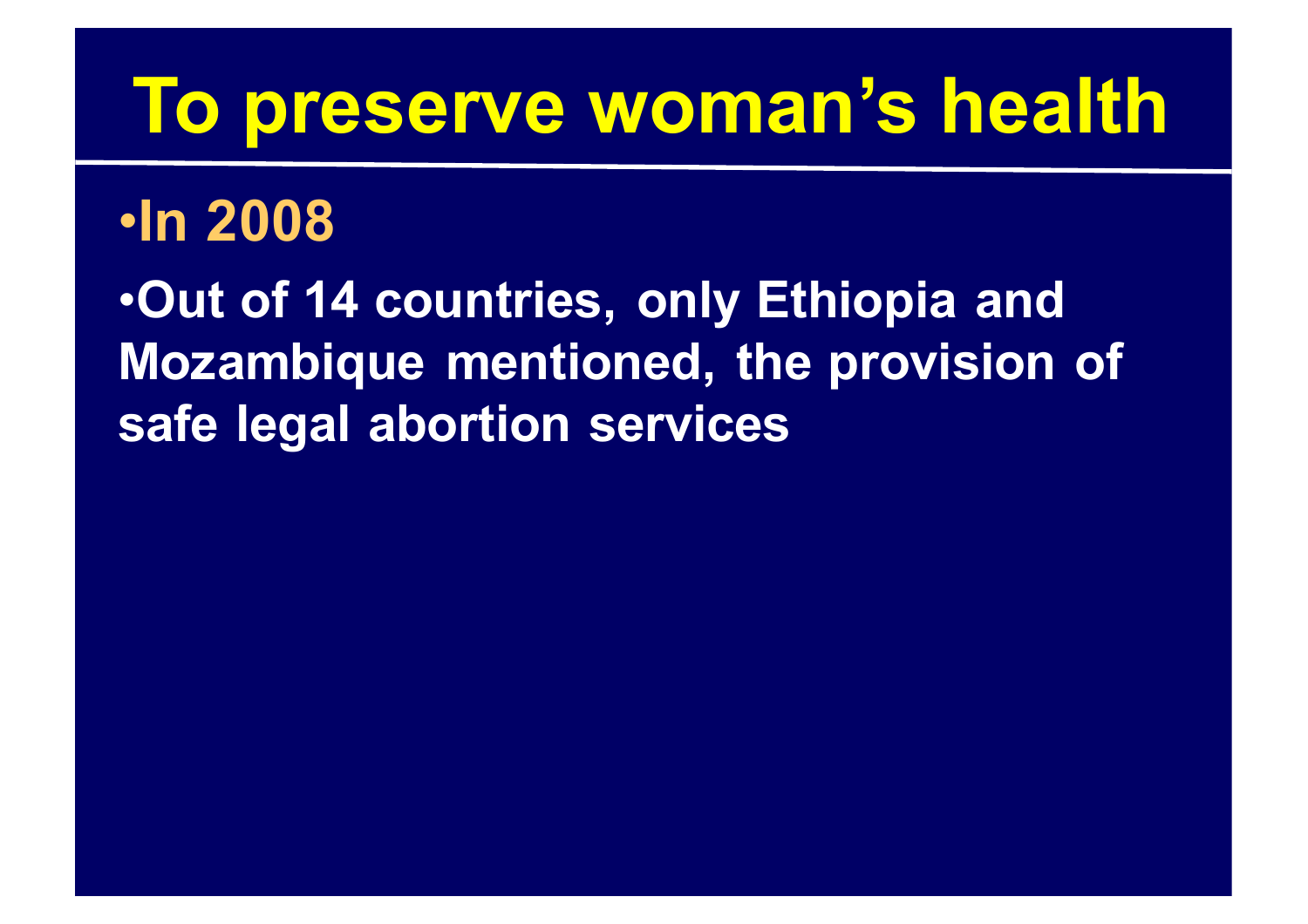### **To preserve woman's health**

### •**In 2008**

•**Out of 14 countries, only Ethiopia and Mozambique mentioned, the provision of safe legal abortion services**

**In 2016 Five of the 14 countries included the provision of safe abortion services in their plans of action .**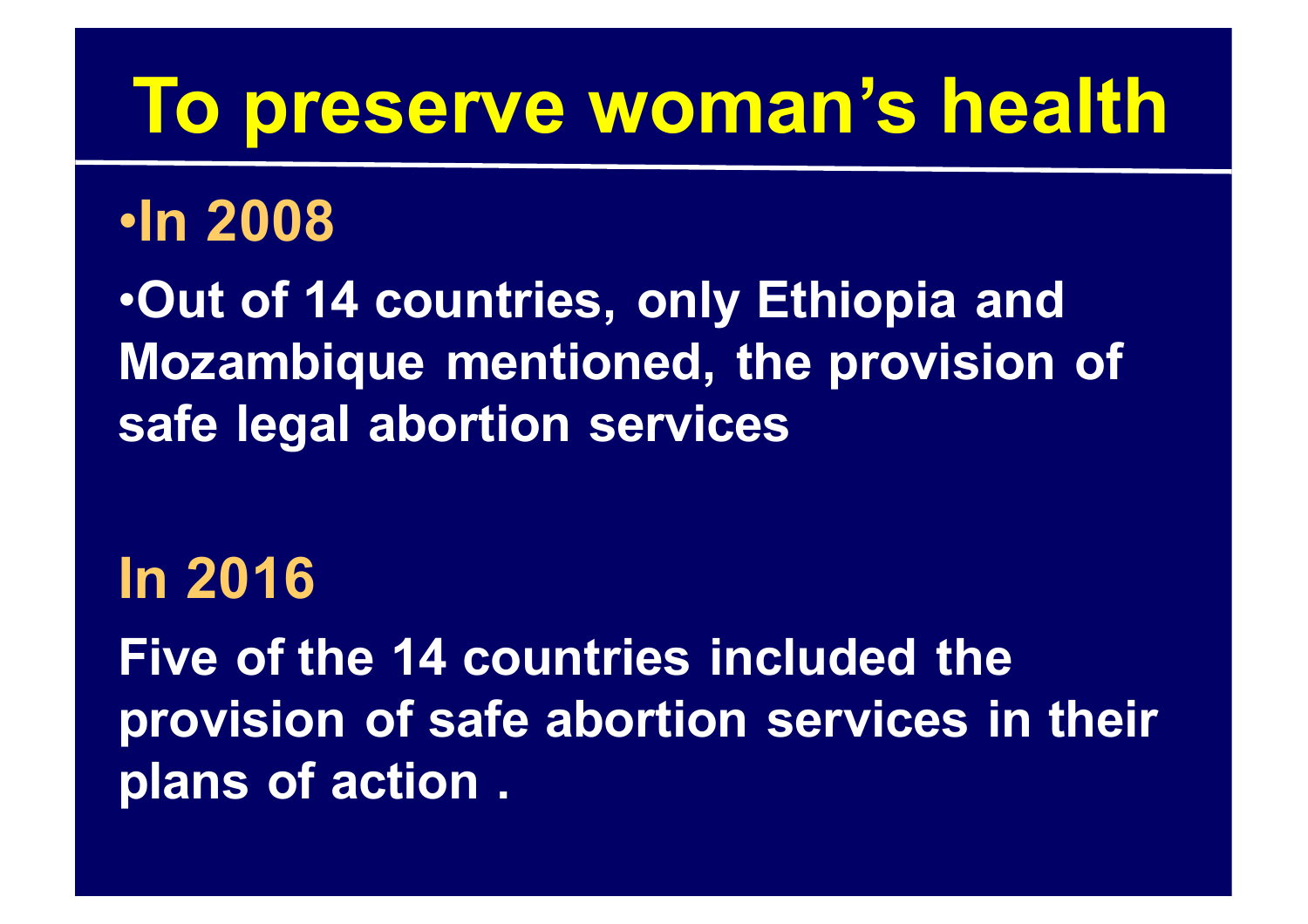# **Socioeconomic grounds, also to save the woman's life &health**

#### •**In 2008**

**Only two countries in this group (Zambia and India). Zambia introduced the provision of safe abortion services the first year of the Initiative and improving quality in India**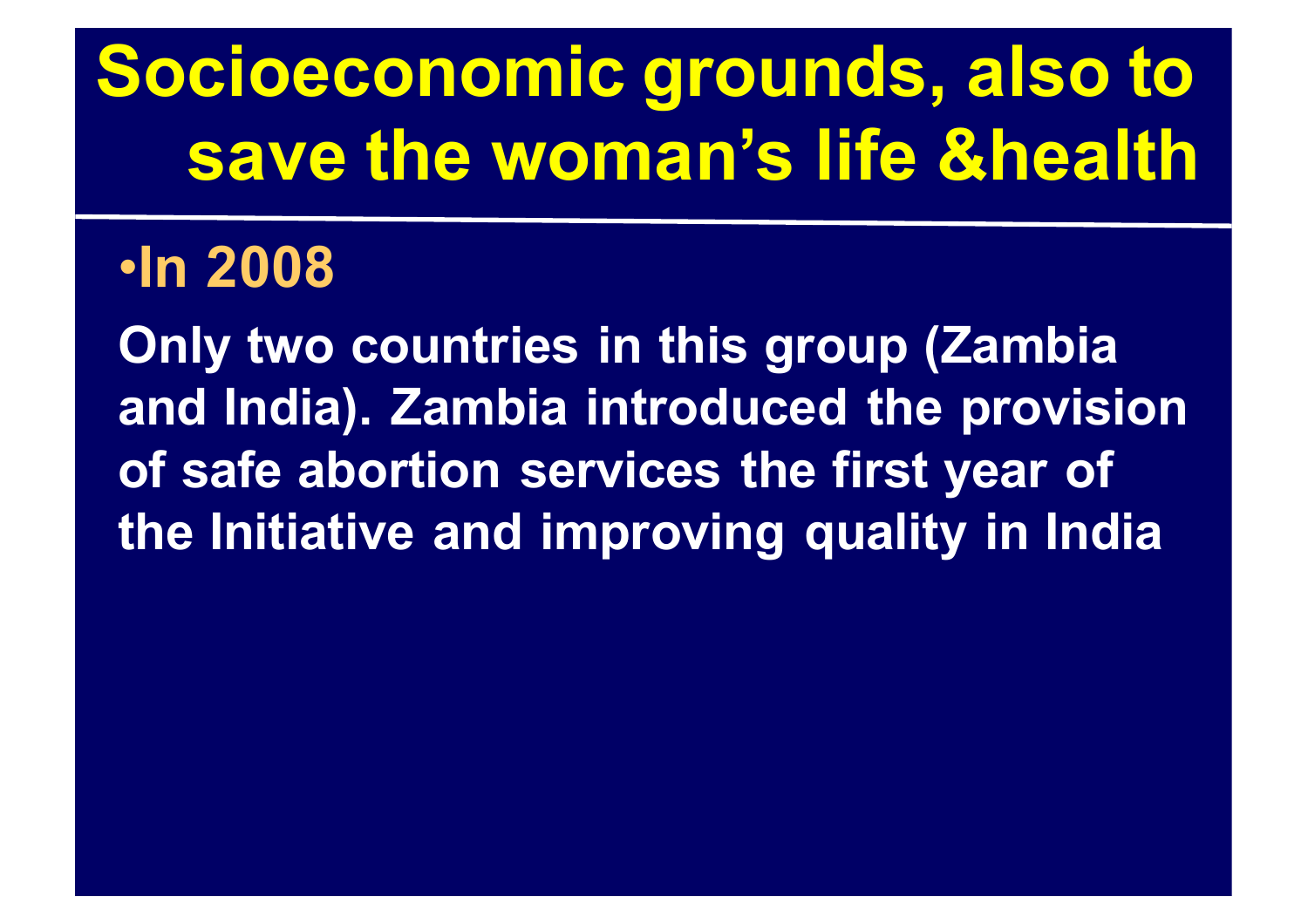# **Socioeconomic grounds, also to save the woman's life &health**

### •**In 2008**

**Only two countries in this group (Zambia and India). Zambia introduced the provision of safe abortion services the first year of the Initiative and improving quality in India In 2016 Continue the expansion of safe abortion** 

**services in Zambia, emphasis on second trimester abortion in India.**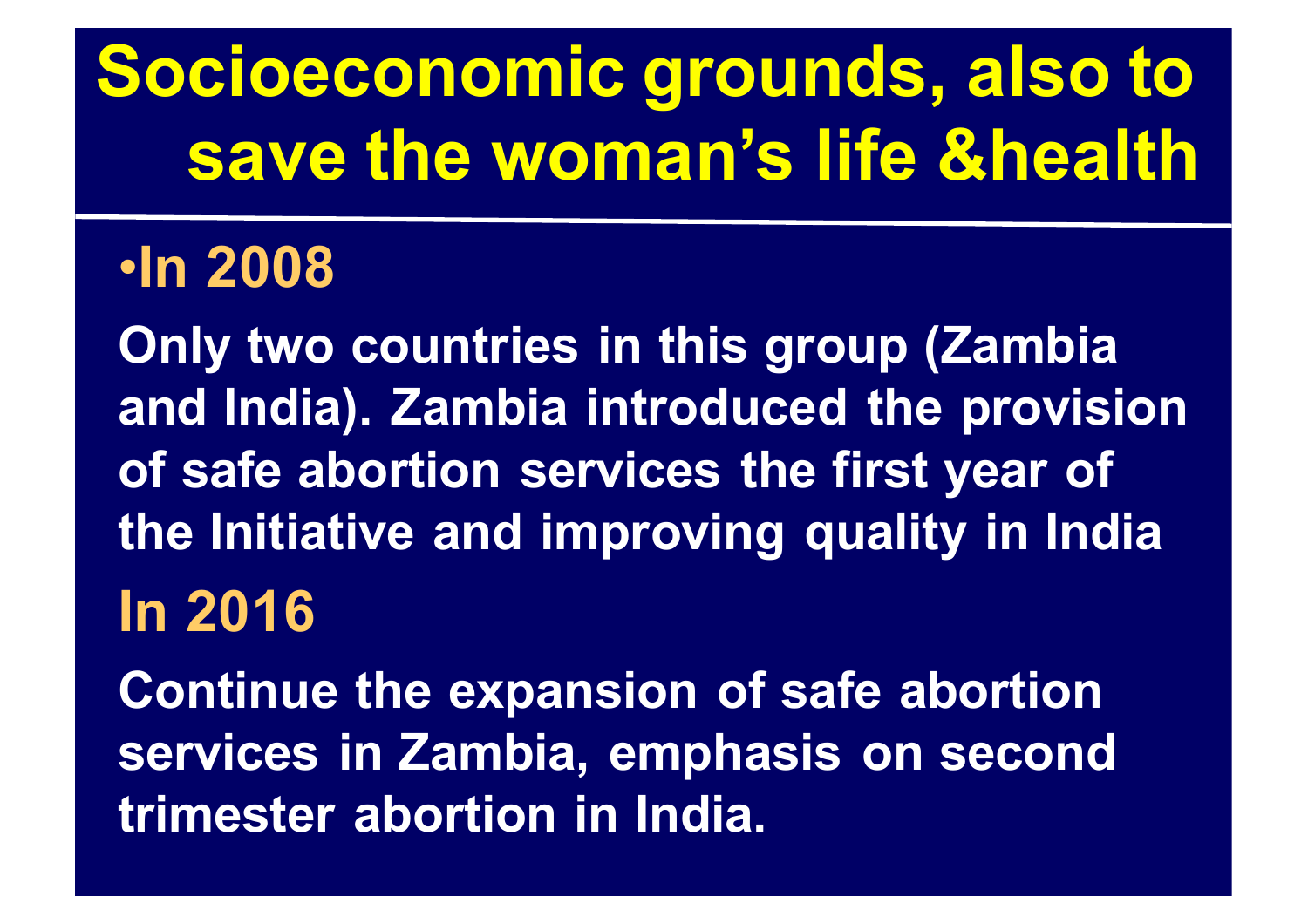## **Without restriction as to reason**

#### •**In 2008**

•**There were 9 countries, in these group, all providing safe abortion services**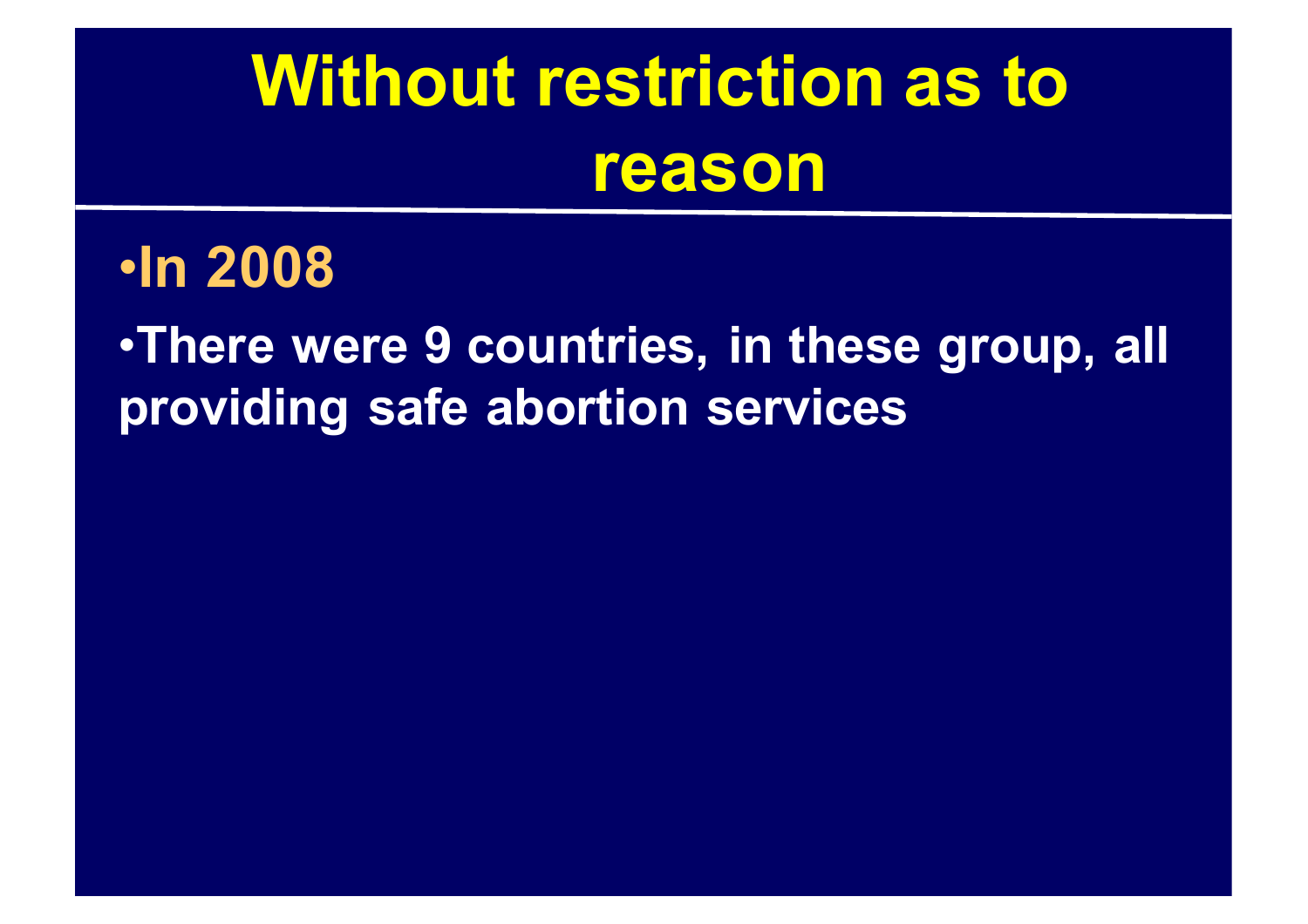## **Without restriction as to reason**

#### •**In 2008**

•**There were 9 countries, in these group, all providing safe abortion services** 

**In 2016**

**One additional country reformed the abortion law to be allowed to women request (Uruguay)**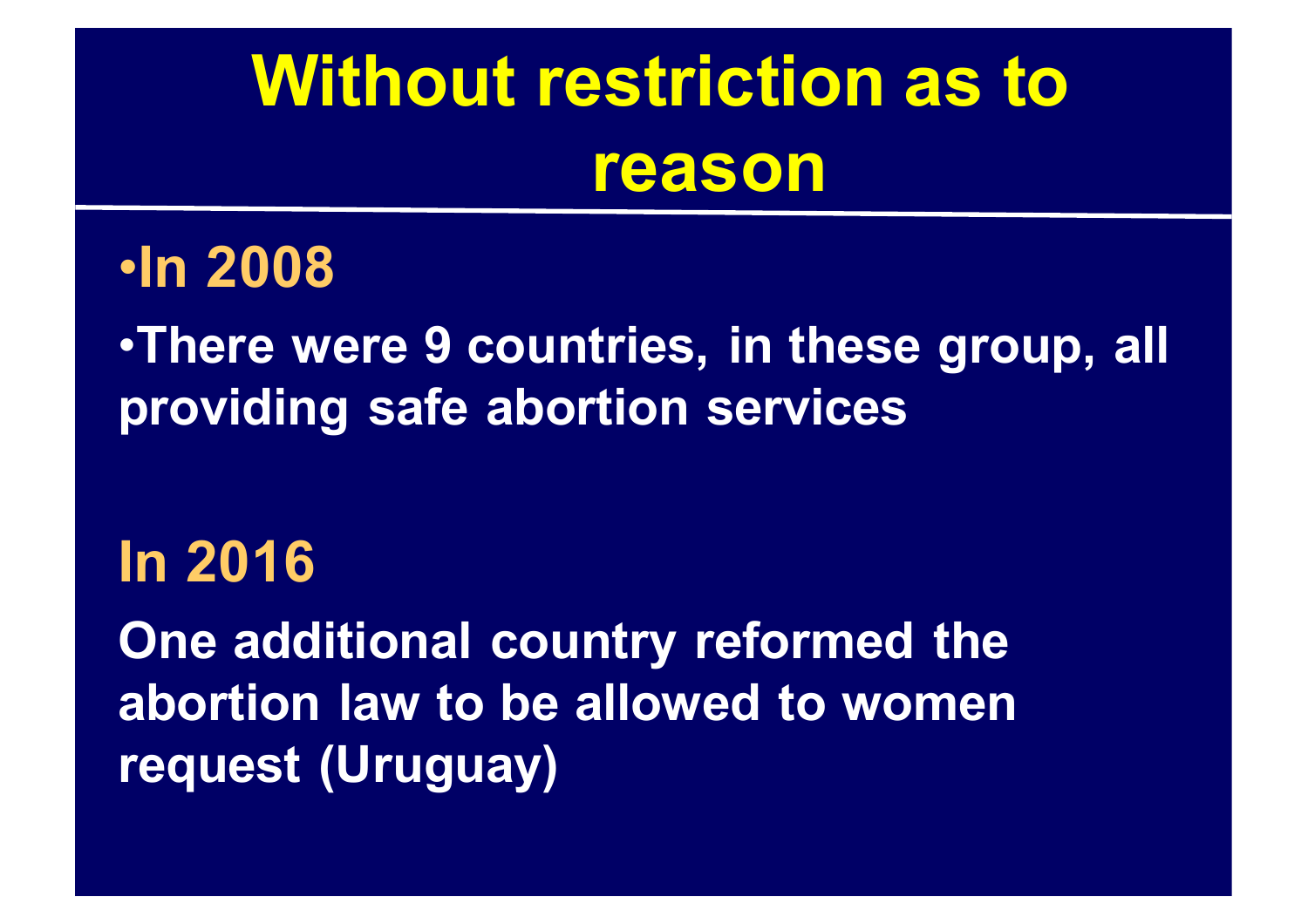**Providers role in the FIGO Initiative on Prevention of Unsafe Abortion**

- **Progress was achieved through gentle persuation of providers by:**
- **Showing the scientific evidences**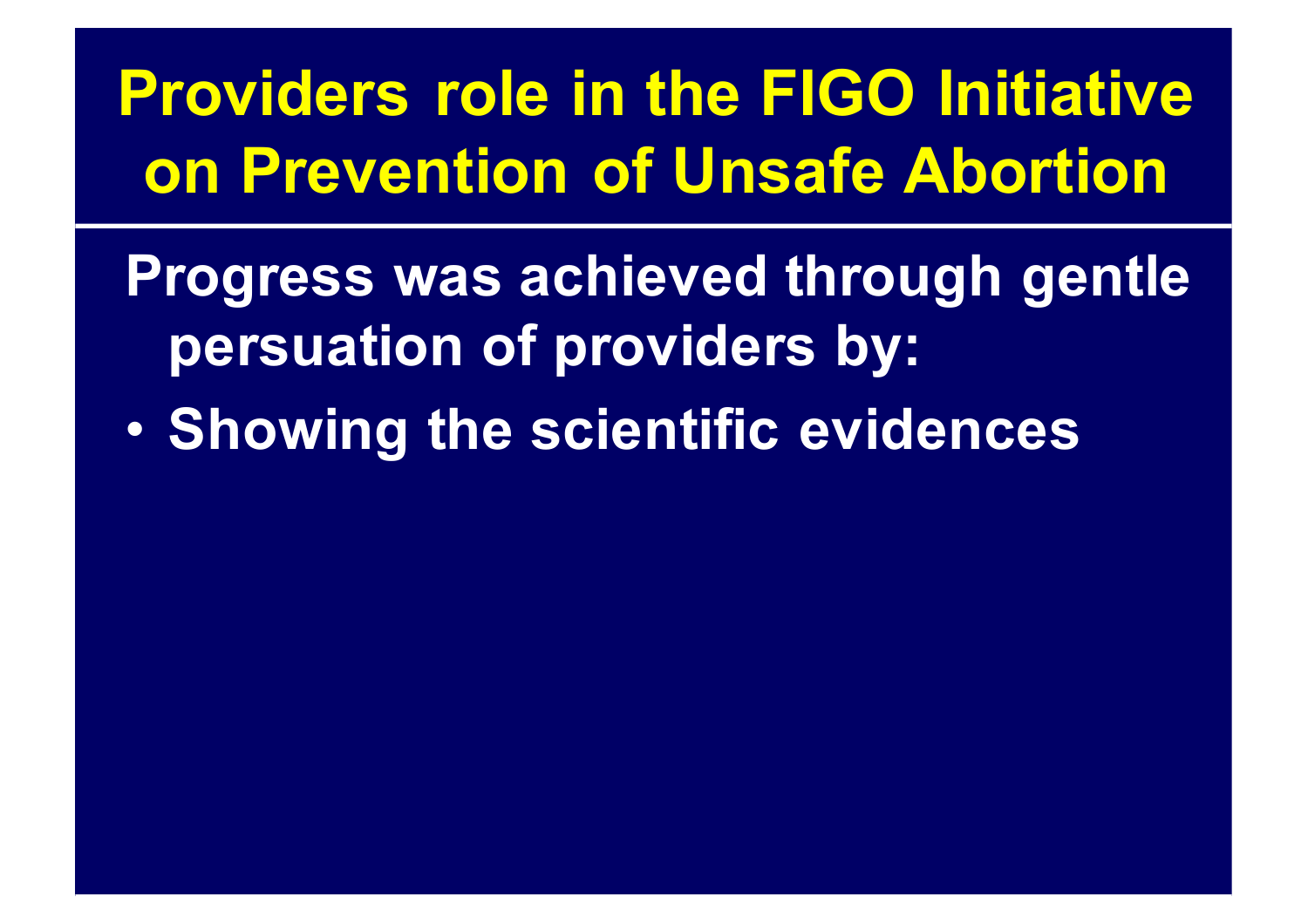**Providers role in the FIGO Initiative on Prevention of Unsafe Abortion**

- **Progress was achieved through gentle persuation of providers by:**
- **Showing the scientific evidences**
- **Disseminating power points presentations with the seal of FIGO**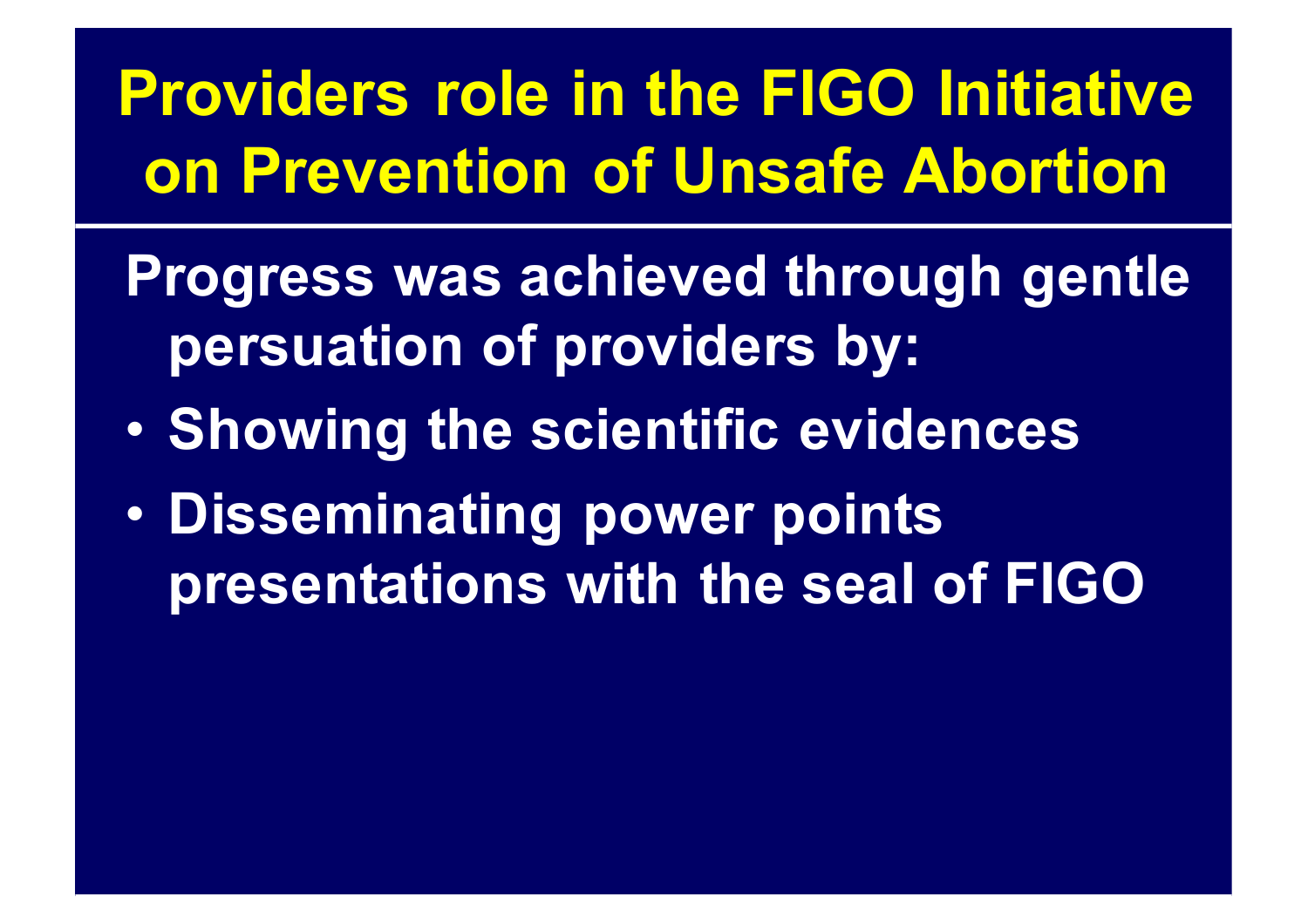**Providers role in the FIGO Initiative on Prevention of Unsafe Abortion**

- **Progress was achieved through gentle persuation of providers by:**
- **Showing the scientific evidences**
- **Disseminating power points presentations with the seal of FIGO**
- **The example of the most progressive countries at the Regional workshops**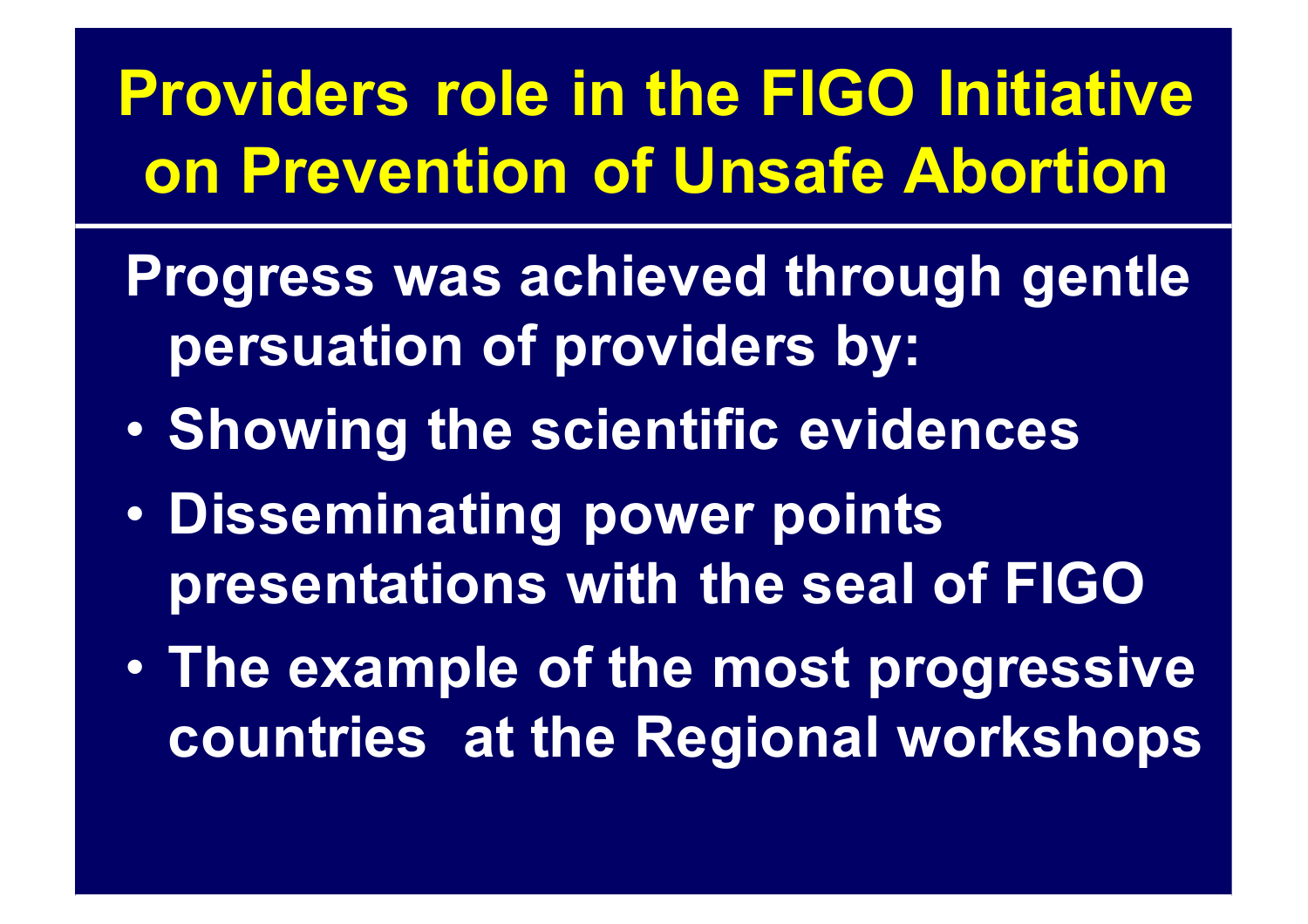### **Progress achieved by the FIGO Initiative on Prevention of Unsafe Abortion**

• **Progress was slow and achieved in stages:**

**1. Unsafe abortion exists, causes great damage to woman and actions should be taken to prevent it.**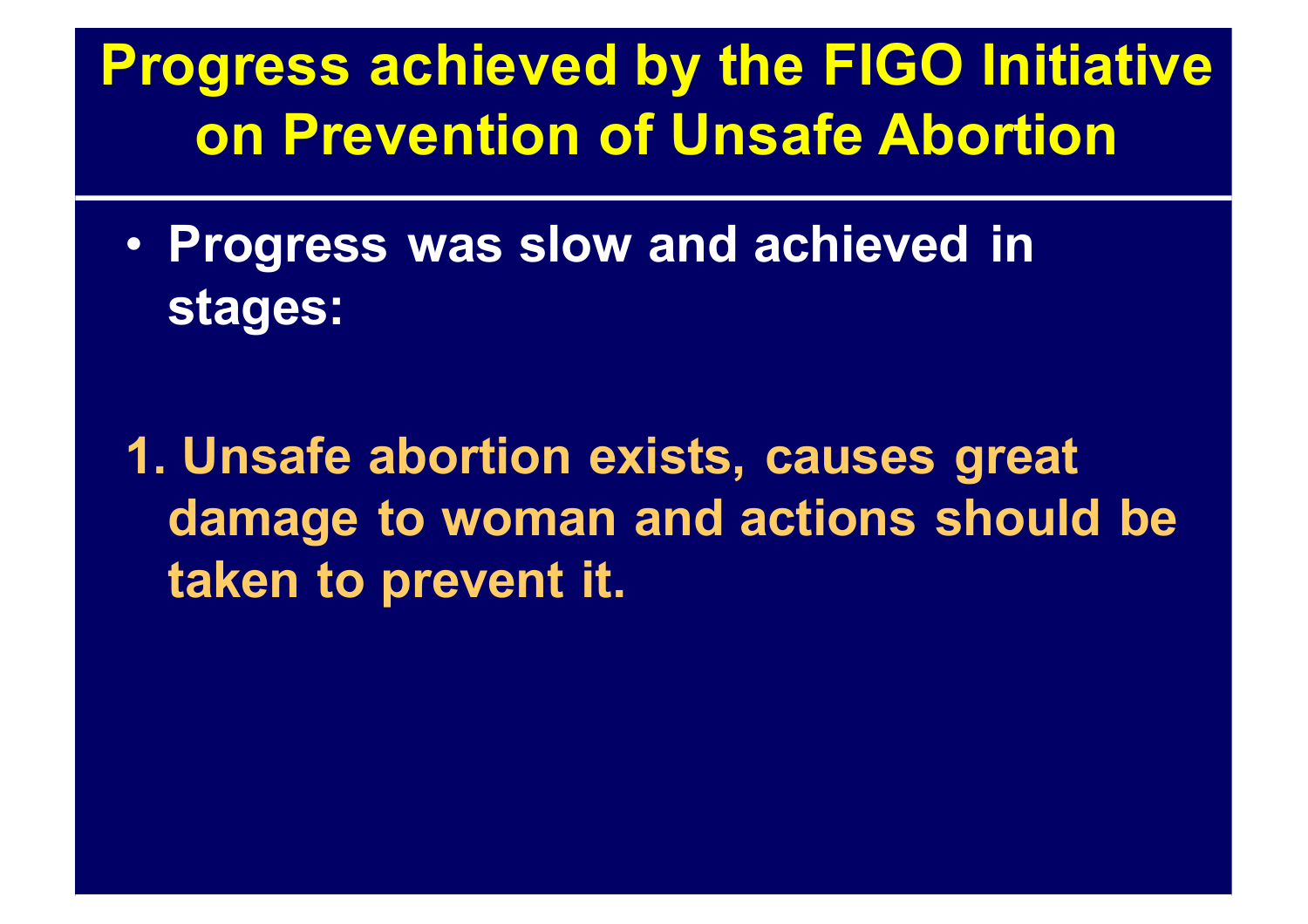### **Progress achieved by the FIGO Initiative on Prevention of Unsafe Abortion**

- **Progress was slow and achieved in stages:**
- **1. Unsafe abortion exists, causes great damage to woman and actions should be taken to prevent it**
- **2. Restrictive abortion laws and lack of access to safe abortion do not reduce the number of abortions**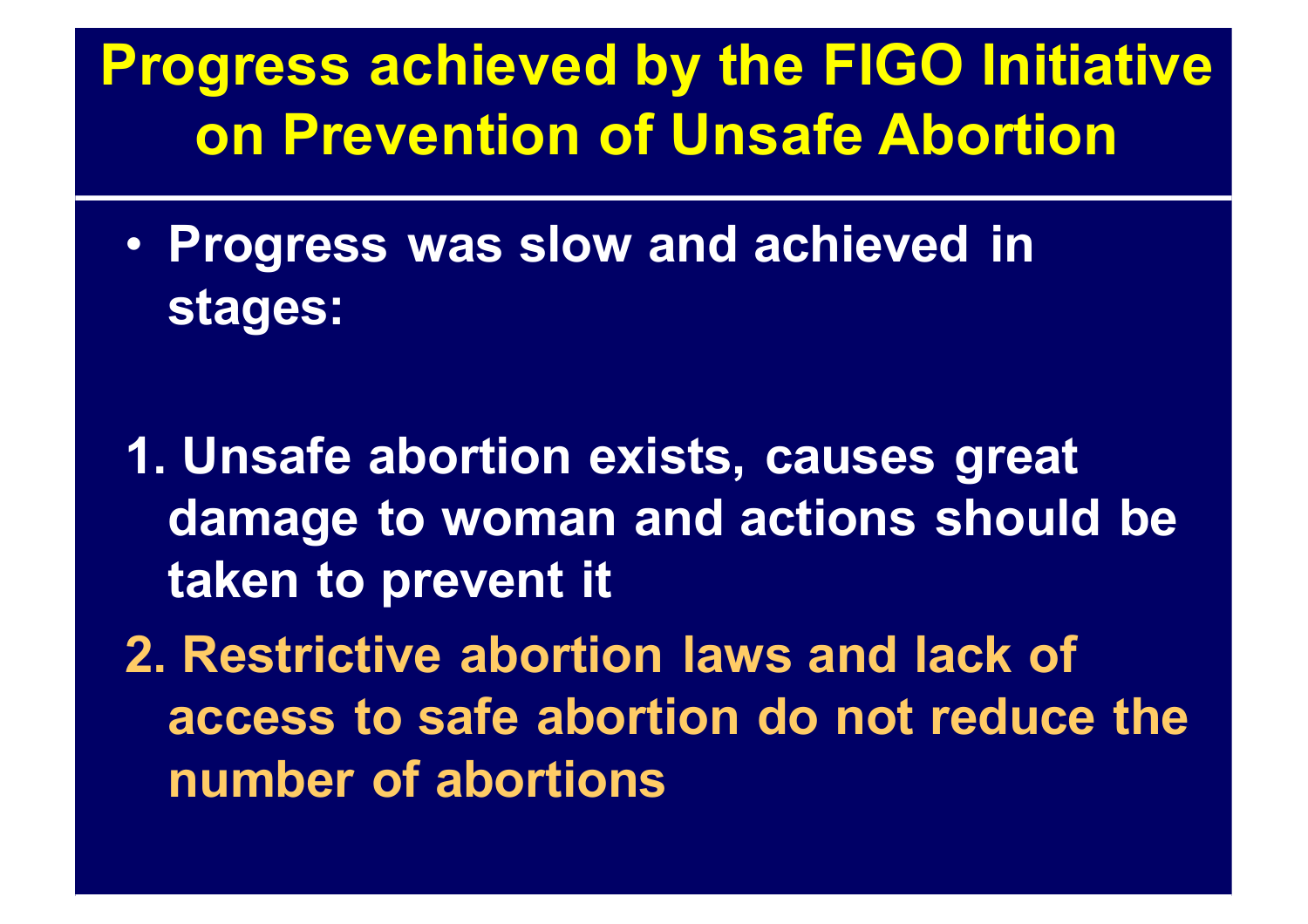### **Progress achieved by the FIGO Initiative on Prevention of Unsafe Abortion**

- **Progress was slow and achieved in stages:**
- **1. Unsafe abortion exists, causes great damage to woman and actions should be taken to prevent it**
- **2. Restrictive abortion laws and lack of access to safe abortion do not reduce the number of abortions**
- **3. Provision of safe abortion services within the limits of the law is a women's right and providers obligation**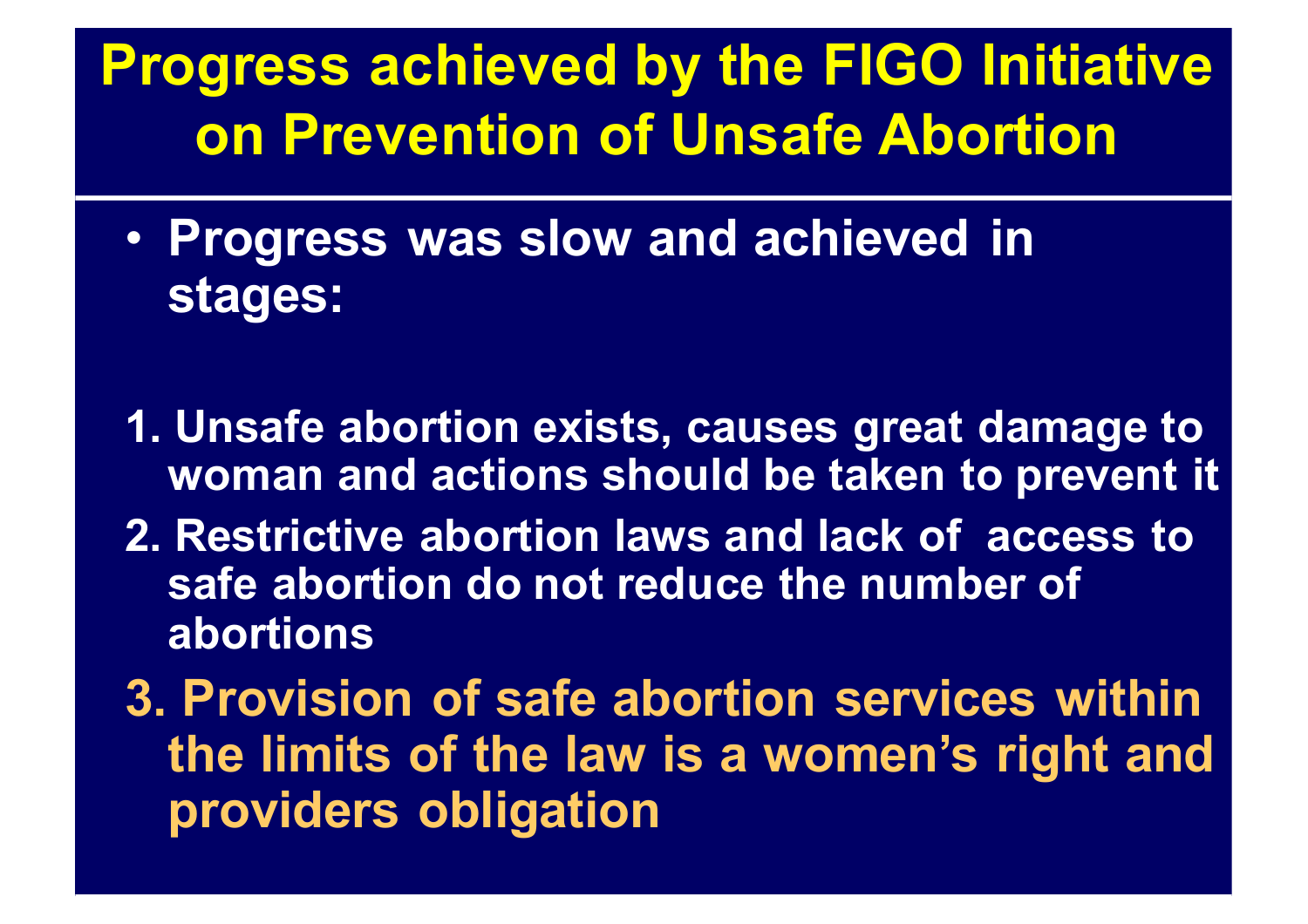### **Future of the FIGO Initiative on Prevention of Unsafe Abortion**

**The 47 participating countries want to continue this process and new countries would like to joint**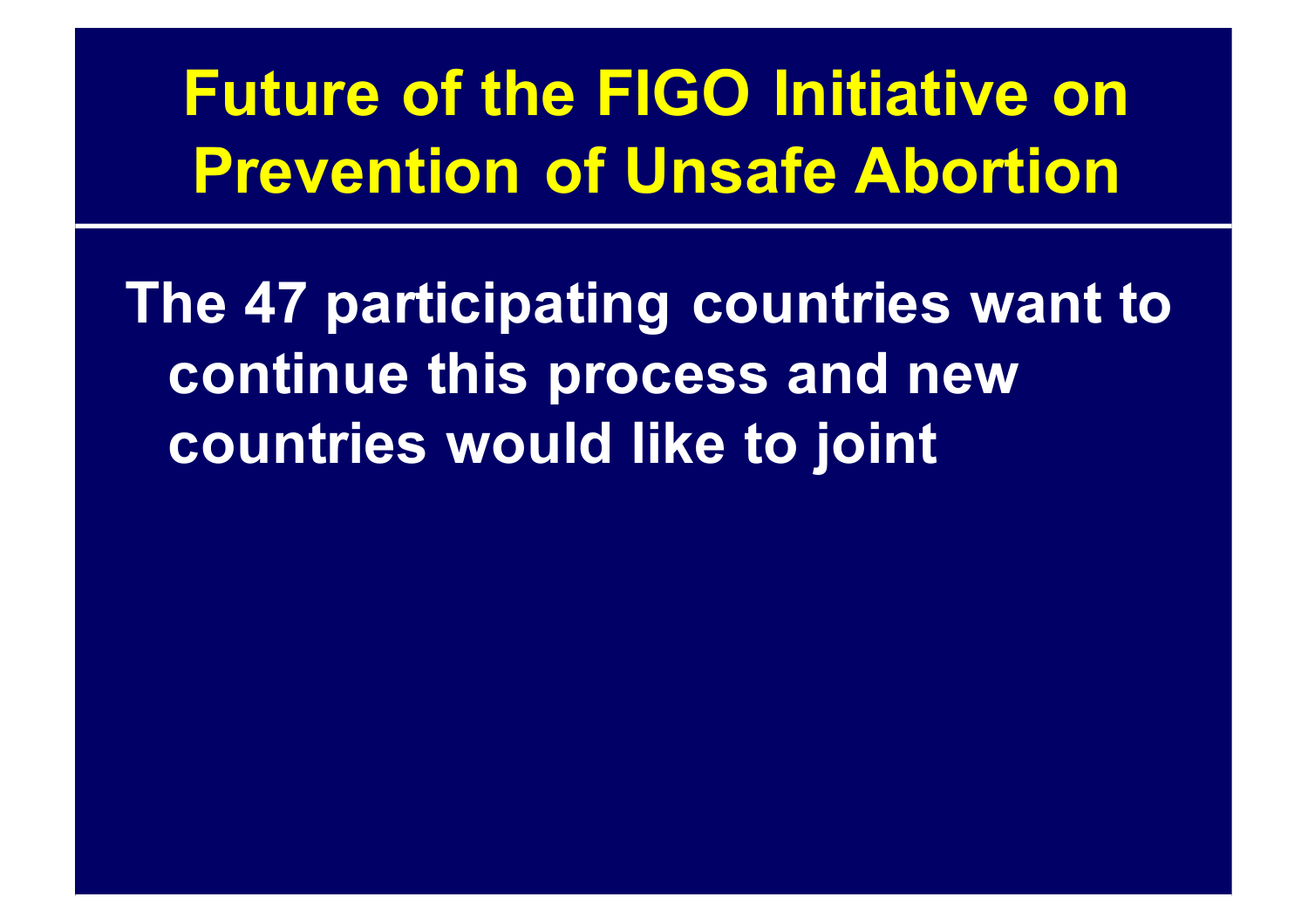**Future of the FIGO Initiative on Prevention of Unsafe Abortion**

**The 47 participating countries want to continue this process and new countries would like to joint.**

**More colleagues want to become "part of the solution"**